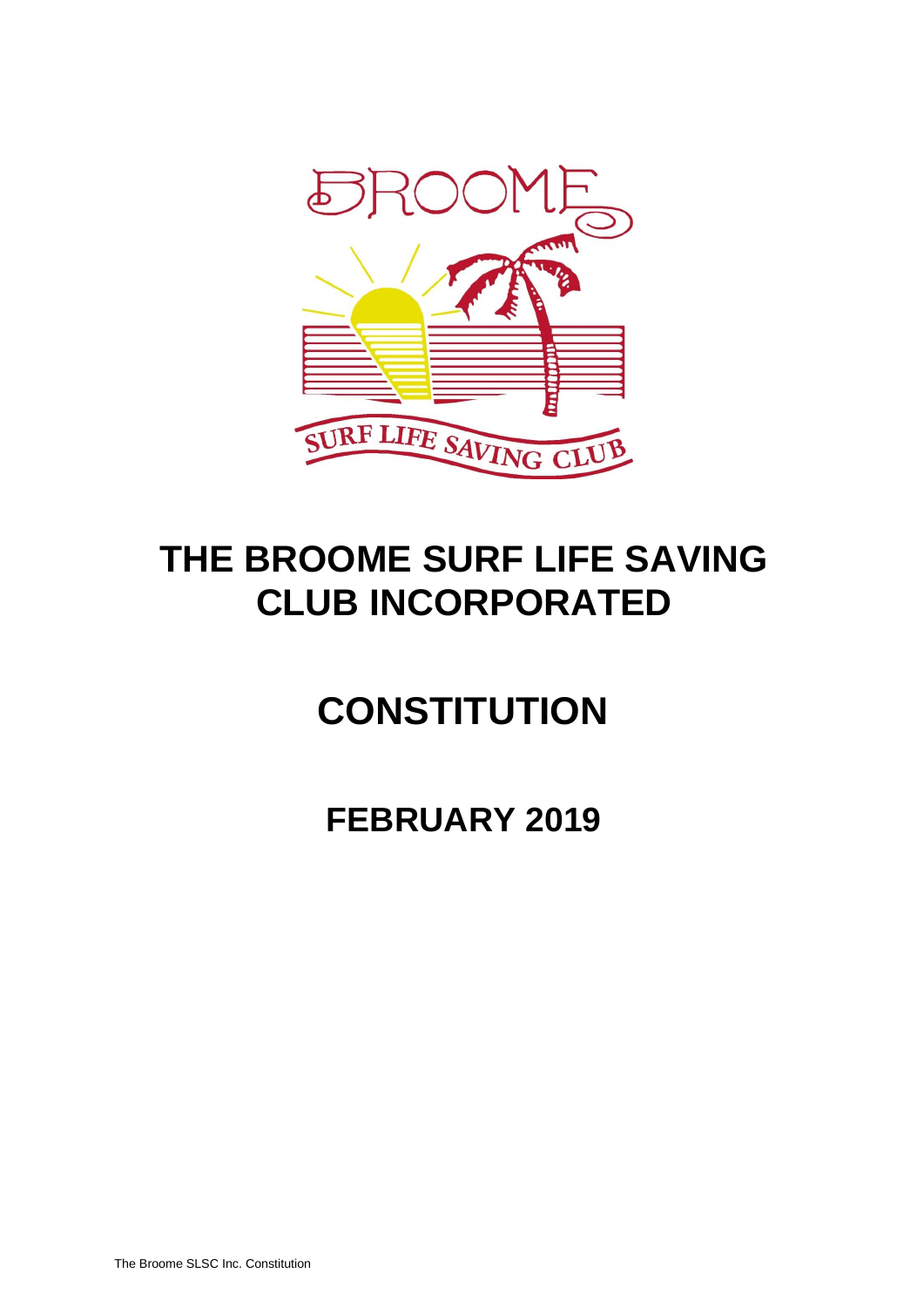# **TABLE OF CONTENTS**

| 1.             |                                                                     |  |  |
|----------------|---------------------------------------------------------------------|--|--|
| 2.             | 2.1<br>2.2<br>2.3<br>2.4                                            |  |  |
| 3.             | 3.1                                                                 |  |  |
| 4.             |                                                                     |  |  |
| 5.             | 5.1<br>5.2                                                          |  |  |
| 6.             | 6.1<br>6.2<br>6.3<br>6.4<br>6.5                                     |  |  |
| 7 <sub>1</sub> | 7.1<br>7.2<br>7.3<br>7.4<br>7.5<br>7.6<br>7.7<br>7.8<br>7.9<br>7.10 |  |  |
| 8.             |                                                                     |  |  |
| 9.             |                                                                     |  |  |
| 10.            | 10.1<br>10.2<br>10.3                                                |  |  |
| 11.            | 11.1<br>11.2<br>11.3<br>11.4<br>11.5                                |  |  |
| 12.            | 12.1<br>12.2<br>12.3<br>12.4                                        |  |  |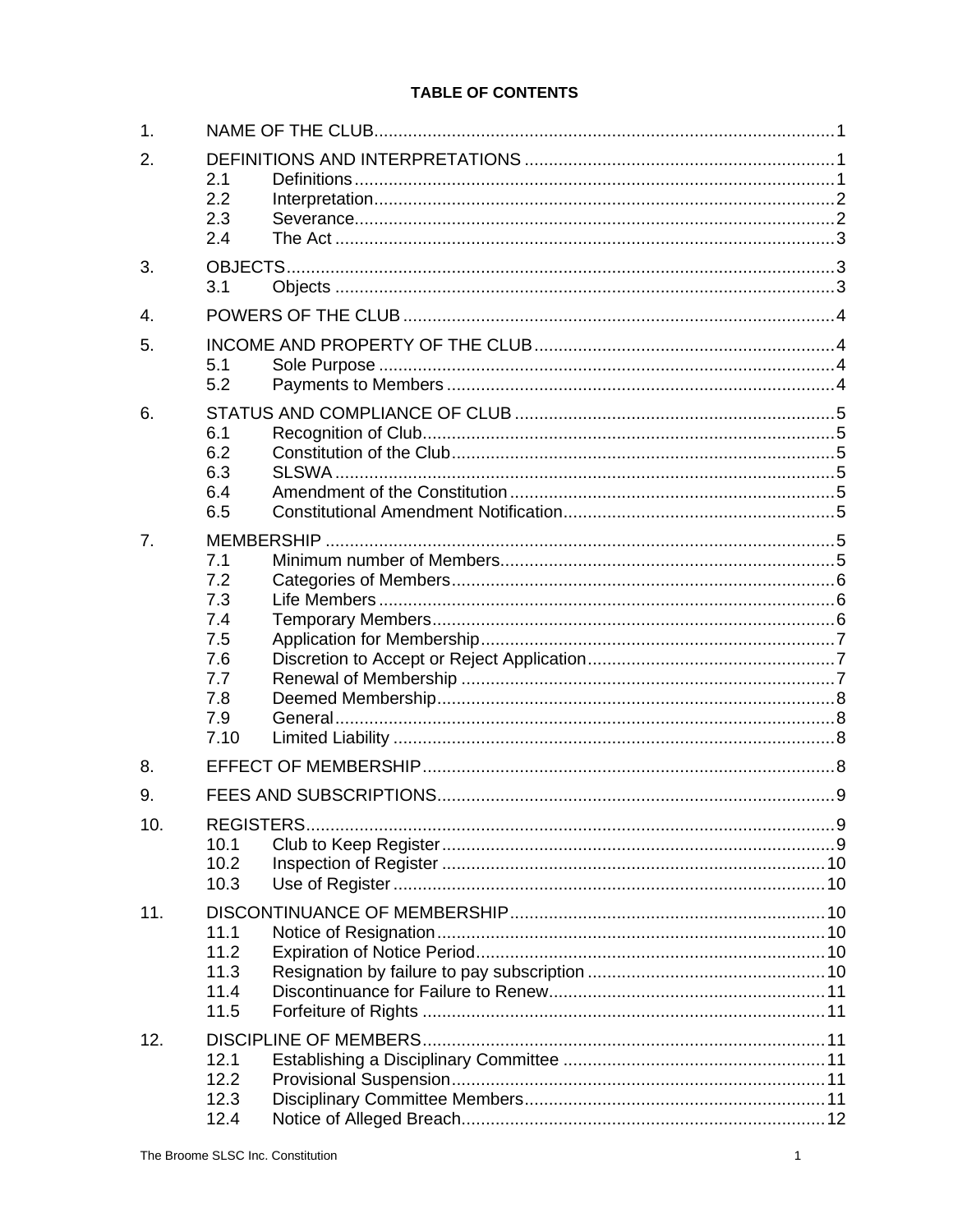|     | 12.5<br>12.6                                                                                                               |                                                                                                                                      |  |
|-----|----------------------------------------------------------------------------------------------------------------------------|--------------------------------------------------------------------------------------------------------------------------------------|--|
| 13. |                                                                                                                            |                                                                                                                                      |  |
| 14. | 14.1<br>14.2<br>14.3<br>14.4<br>14.5<br>14.6<br>14.7<br>14.8<br>14.9<br>14.10<br>14.11<br>14.12                            | Written notice of cancellation or postponement of General Meeting 14<br>Number of clear days for postponement of General Meeting  15 |  |
| 15. | 15.1<br>15.2<br>15.3<br>15.4<br>15.5<br>15.6<br>15.7<br>15.8<br>15.9<br>15.10<br>15.11<br>15.12<br>15.13<br>15.14<br>15.15 |                                                                                                                                      |  |
| 16. |                                                                                                                            |                                                                                                                                      |  |
| 17. | DIRECTORS<br>17.1<br>17.2<br>17.3<br>17.4<br>17.5                                                                          |                                                                                                                                      |  |
| 18. | 18.1<br>18.2<br>18.3<br>18.4                                                                                               |                                                                                                                                      |  |
| 19. | 19.1<br>19.2<br>19.3                                                                                                       |                                                                                                                                      |  |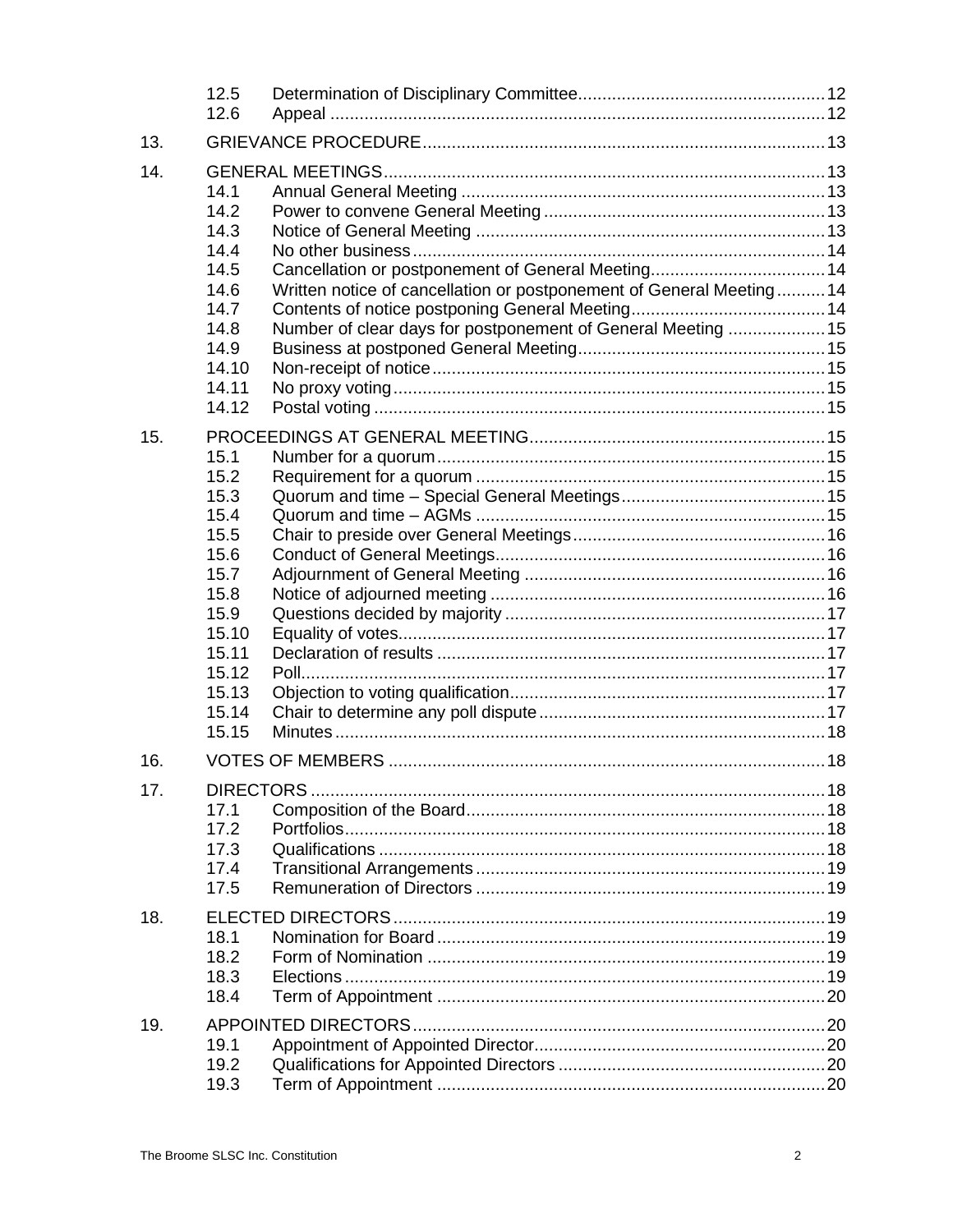| 20. | 20.1<br>20.2<br>20.3                                                          |         |     |
|-----|-------------------------------------------------------------------------------|---------|-----|
| 21. | 21.1<br>21.2<br>21.3<br>21.4<br>21.5<br>21.6                                  |         |     |
| 22. | 22.1<br>22.2<br>22.3<br>22.4<br>22.5<br>22.6<br>22.7<br>22.8<br>22.9<br>22.10 |         |     |
| 23. | 23.1<br>23.2                                                                  |         |     |
| 24. | 24.1<br>24.2<br>24.3                                                          |         |     |
| 25. | BY-LAWS.<br>25.1<br>25.2                                                      |         |     |
| 26. | 26.1<br>26.2                                                                  | Records | .26 |
| 27. | 27.1<br>27.2<br>27.3<br>27.4                                                  |         |     |
| 28. | 28.1<br>28.2<br>28.3<br>28.4<br>28.5                                          | Post    |     |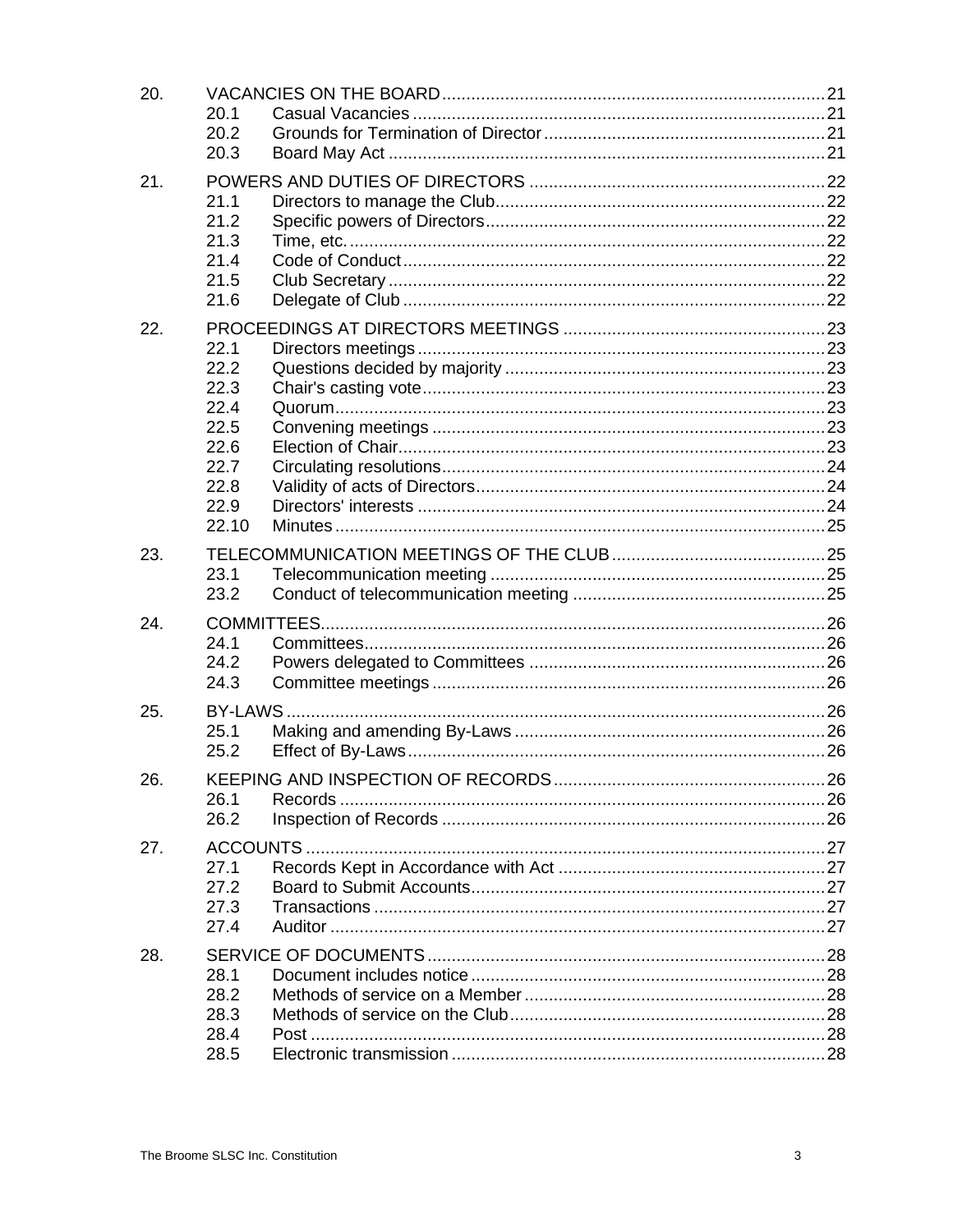| 29. |                                                                     |  |
|-----|---------------------------------------------------------------------|--|
| 30. | 30.1 Contributions of Members and Excess Property on Dissolution 29 |  |
|     |                                                                     |  |
| 31. |                                                                     |  |
| 32. |                                                                     |  |
| 33. |                                                                     |  |
| 34. |                                                                     |  |
| 35. |                                                                     |  |
| 36. |                                                                     |  |
| 37. |                                                                     |  |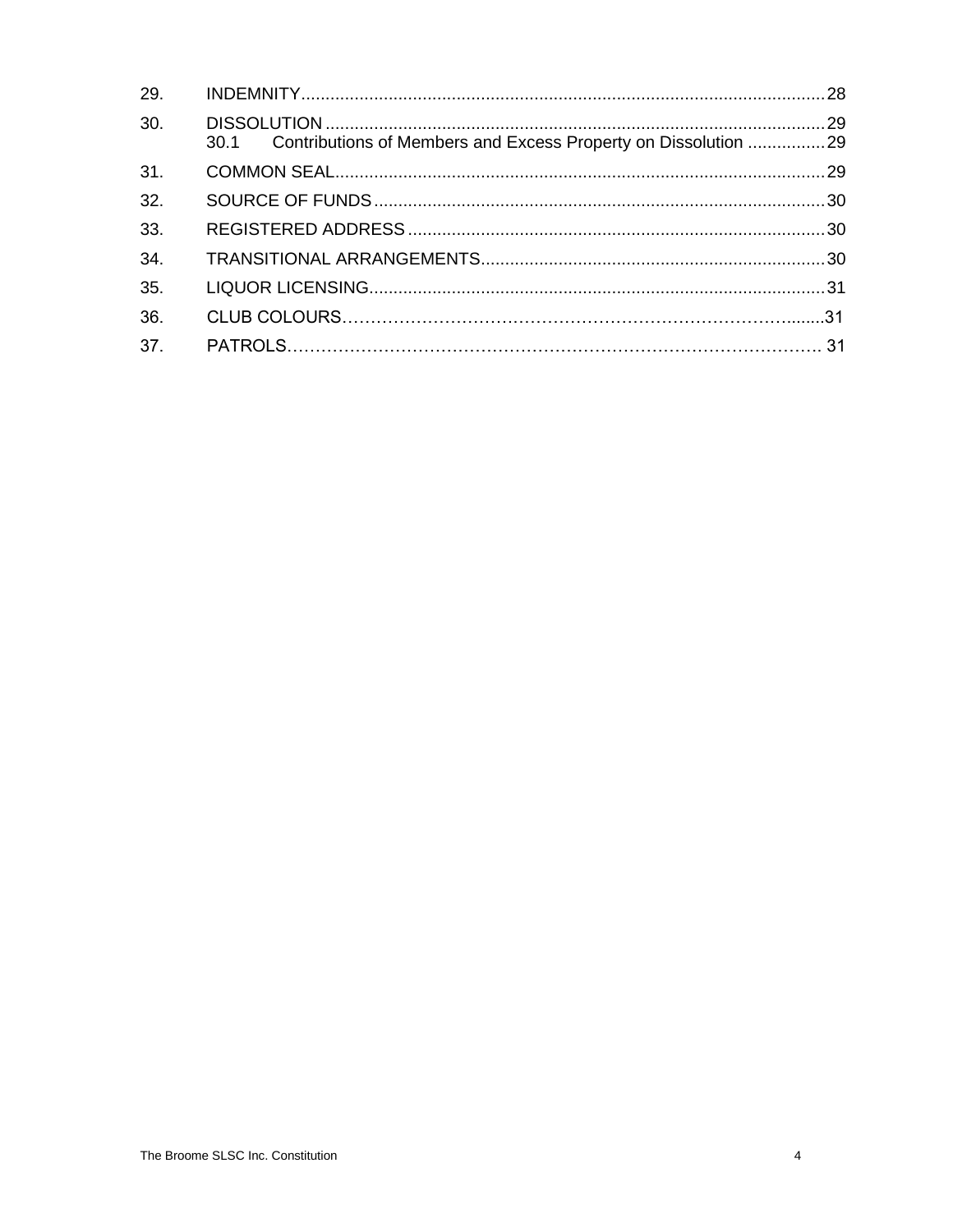#### <span id="page-5-0"></span>**1. NAME OF THE CLUB**

The name of the incorporated association is The Broome Surf Life Saving Club Incorporated (**Club**).

#### <span id="page-5-1"></span>**2. DEFINITIONS AND INTERPRETATIONS**

#### <span id="page-5-2"></span>**2.1 Definitions**

In this Constitution unless the context requires otherwise:

**Act** means the *Associations Incorporation Act 2015* (WA).

**AGM** or **Annual General Meeting** means the annual General Meeting of the Club required to be held by the Club in each calendar year.

**Annual Subscription** means the annual fees payable by each category of Member in advance as determined by the Board under **clause [9\(a\)](#page-13-3)**.

**Appointed Director** means a Director appointed under **clause [19](#page-24-1)**.

**Associate member** means a non-voting member. Members in this category are as set out in the ByLaws.

**Board** or **Directors** means the body consisting of the Directors under **clause [17.1](#page-22-3)**.

**By-Laws** mean a by-law made under **clause [25](#page-30-4)**.

**Chair** means the person elected under **clause [22.6](#page-27-6)**.

**Committee** means a committee established by the Board under **clause [24](#page-30-0)**.

**Constitution** means this Constitution as amended from time to time, and a reference to a particular clause is a reference to a clause of this Constitution.

**Director** means a director of the Club and includes Elected Directors and Appointed Directors.

**Elected Director** means a Director of the Club elected under **clause [18](#page-23-1)**.

**Financial Year** means the year commencing 1<sup>st</sup> January in any calendar year.

**General Meeting** means a general meeting of Members and includes the AGM and any Special General Meeting.

**ILS** means the international federation for Life Saving – the International Life Saving Federation.

**Intellectual Property** means all rights subsisting in copyright, business names, names, trade-marks (or signs), logos, designs, equipment including computer software, images (including photographs, videos or films) or service marks relating to the Club or any activity of or conducted, promoted or administered by the Club.

**Life Member** means a Member admitted to the Club under **clause [7.3](#page-10-3)**.

**Local Area** means the geographical area in which the Club operates as determined by SLSWA.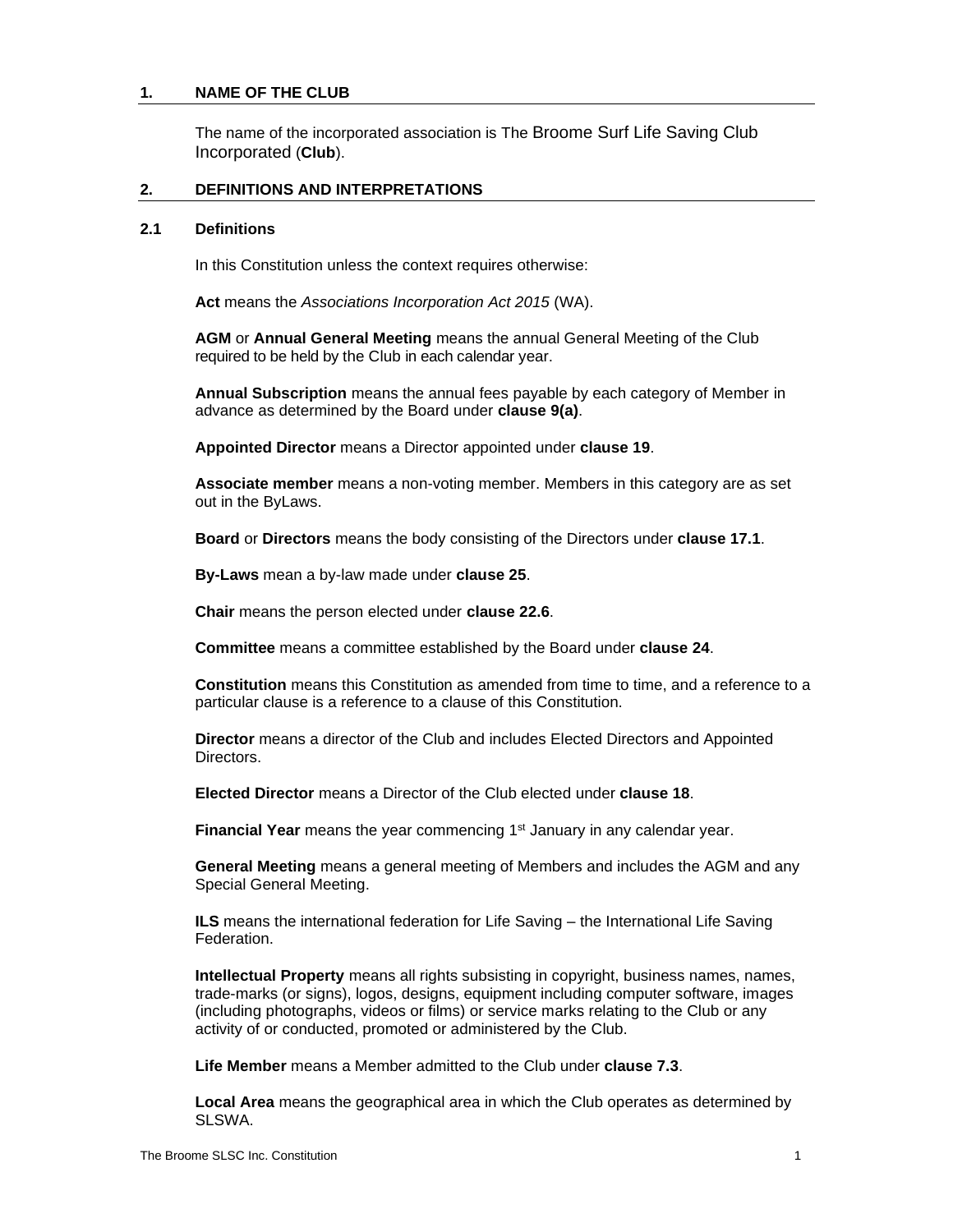**Member** means a registered, financial Member of the Club in any category under **clause [7](#page-10-0)**.

**Objects** mean the objects of the Club in **clause [3.1](#page-7-2)**.

**Register** means the register of Members kept in accordance with **clause [10.1](#page-13-2)**.

**Registered Year** means the year commencing on 1 April every year.

**Special General Meeting** means a General Meeting other than an Annual General Meeting.

**Special Resolution** has the same meaning as that given to it in the Act.

**SLSA** means Surf Life Saving Australia Limited, the national sporting organisation for Surf Life Saving in Australia.

**SLSWA** means Surf Life Saving Western Australia Incorporated, the State Centre for Surf Life Saving in Western Australia.

**Voting Member** means those Members of the Club entitled to vote in General Meeting as set out under **clause [7.2](#page-10-2)**.

#### <span id="page-6-0"></span>**2.2 Interpretation**

In this Constitution unless the context requires otherwise:

- **(a)** a reference to a function includes a reference to a power, authority and duty;
- **(b)** a reference to the exercise of a function includes, where the function is a power, authority or duty, a reference to the exercise of the power or authority of the performance of the duty;
- **(c)** words importing the singular include the plural and vice versa;
- **(d)** words importing any gender include the other genders;
- **(e)** references to persons include corporations and bodies politic;
- **(f)** references to a person include the legal personal representatives, successors and permitted assigns of that person;
- **(g)** a reference to a statute, ordinance, code or other law includes Regulations and other statutory instruments under it and consolidations, amendments, re-enactments or replacements of any of them (whether of the same or any legislative authority having jurisdiction); and
- **(h)** a reference to "writing" shall unless the contrary intention appears, be construed as including references to printing, lithography, photography and other modes of representing or reproducing words in a visible form, including messages sent by electronic mail.

## <span id="page-6-1"></span>**2.3 Severance**

If any provision of this Constitution or any phrase contained in it is invalid or unenforceable, the phrase or provision is to be read down if possible, so as to be valid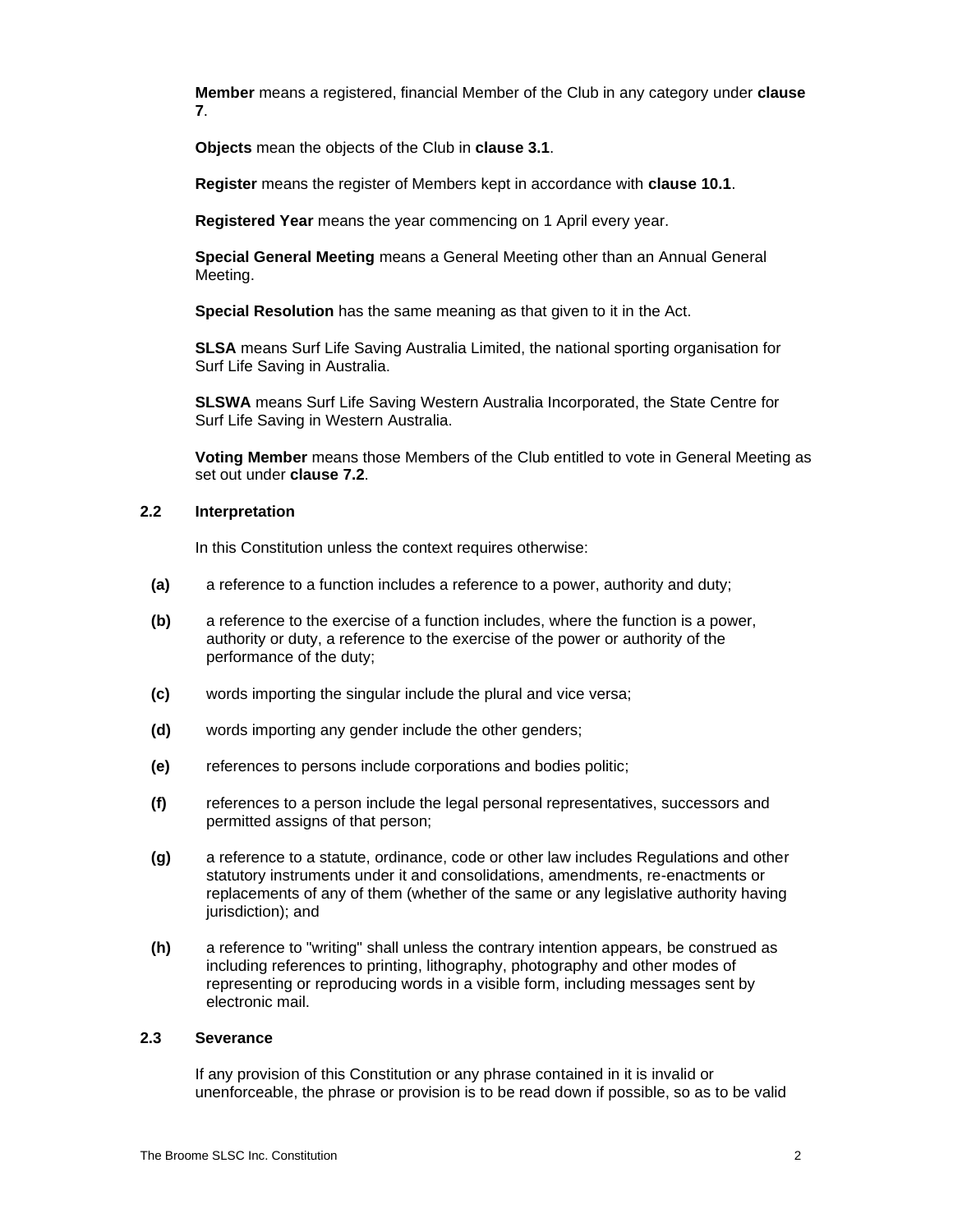and enforceable, and otherwise shall be severed to the extent of the invalidity or unenforceability, without affecting the remaining provisions of this Constitution.

#### <span id="page-7-0"></span>**2.4 The Act**

- **(a)** In this Constitution, unless the context requires otherwise, an expression has, in a provision of this Constitution that deals with a matter dealt with by a particular provision of the Act, the same meaning as in that provision of the Act.
- **(b)** The model rules created under the Act are displaced by this Constitution and accordingly do not apply to the Club.

# <span id="page-7-1"></span>**3. OBJECTS**

# <span id="page-7-2"></span>**3.1 Objects**

The Club is established solely for the Objects. The Objects are to:

- **(a)** provide for the encouragement, conduct, promotion and administration of surf lifesaving in Western Australia in consultation with SLSWA;
- **(b)** participate as a member of SLSWA so surf lifesaving can be conducted, encouraged, promoted, advanced and administered throughout the Local Area;
- **(c)** affiliate and otherwise liaise with the SLSWA, SLSA and ILS;
- **(d)** encourage, conduct, promote, advance and control surf lifesaving, its many aspects devoted to aquatic safety and management and the preservation of life in the aquatic environment;
- **(e)** co-operate with SLSWA in the conduct of research and development of improvements in surf lifesaving and surf lifesaving equipment and in all ways to improve and safeguard the use of the aquatic environment;
- **(f)** use and protect the Intellectual Property;
- **(g)** promote the involvement and importance of surf lifesaving standards, techniques, awards and education to bodies involved in surf lifesaving;
- **(h)** strive for and maintain government, commercial and public recognition of the Club as the authority on surf lifesaving in the Local Area;
- **(i)** recognise and comply with as may be necessary for the management and control of surf lifesaving and related activities and the preservation of life in the aquatic environment;
- **(j)** pursue through itself or others such commercial arrangement, including sponsorship and marketing opportunities, as are appropriate to the purposes of the Club in the Local Area;
- **(k)** having regard to these purposes, foster, regulate, organise and manage examinations, competitions, displays and other activities and to issue badges, medallions and certificates and award trophies to successful Members;
- **(l)** ensure that environmental considerations are taken into account in all surf lifesaving and related activities conducted by the Club;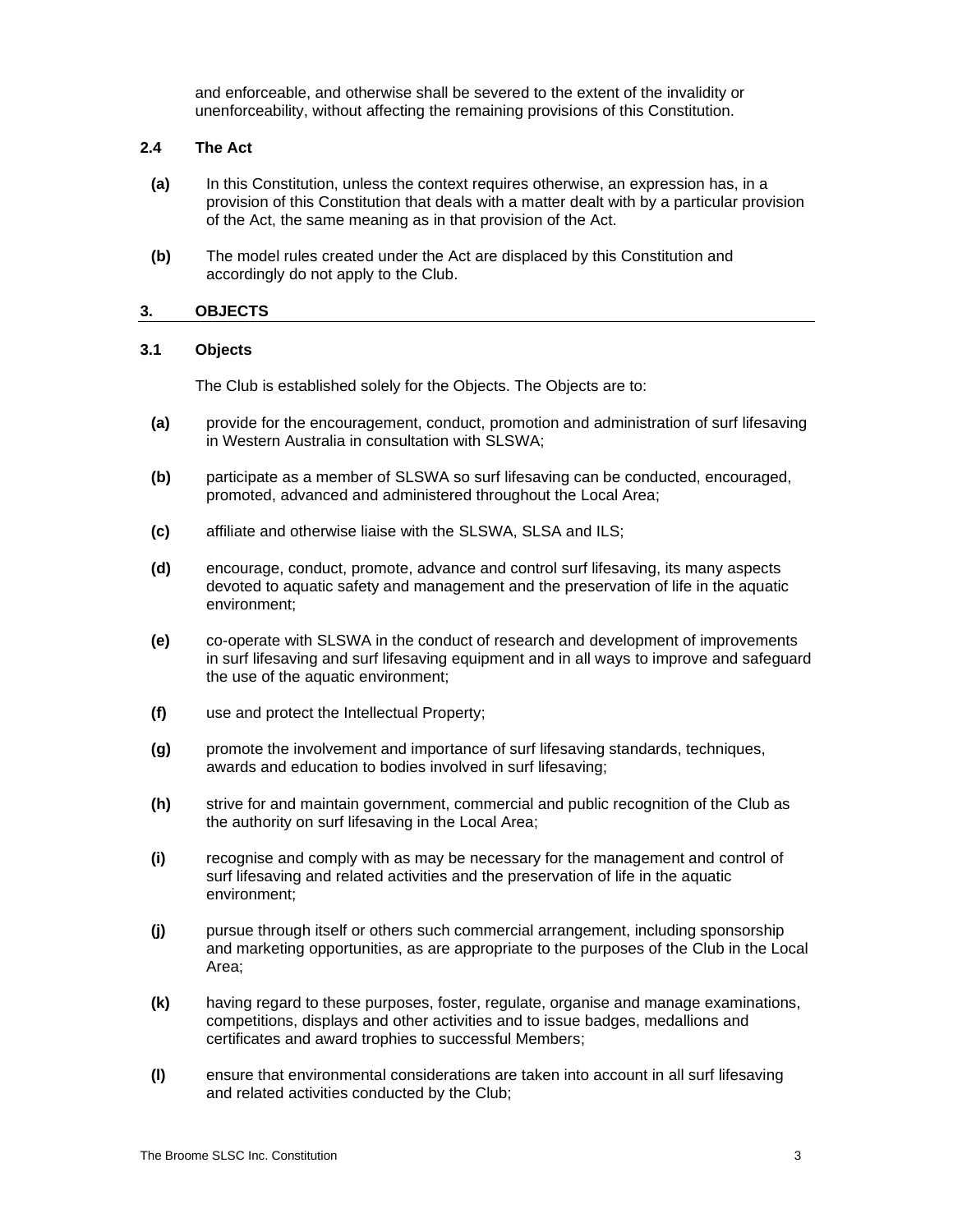- **(m)** promote the health and safety of Members and all other users of the aquatic environment;
- **(n)** act as arbiter on matters pertaining to the conduct of surf lifesaving in the Local Area, including disciplinary matters, and refer matters to SLSWA as appropriate;
- **(o)** adopt and implement appropriate policies, including in relation to equal opportunity, equity, drugs in sport, health, safety, junior and senior programs, infectious diseases and such other matters as arise from time to time as issues to be addressed in surf lifesaving,
- **(p)** represent the interests of its Members and of surf lifesaving generally in any appropriate forum;
- **(q)** have regard to the public interest in its operations;
- **(r)** encourage Members to realise their potential and athletic abilities by extending to them the opportunity of education and participation in surf lifesaving competition and to award trophies and rewards to successful competitors;
- **(s)** encourage and promote performance enhancing drug free competition;
- **(t)** establish, grant and support awards to Members and others, in honourable public recognition of hard and meritorious rescues from the sea, deeds of exceptional bravery from time to time performed in the course of lifesaving and other distinguished services and acts;
- **(u)** give, and where appropriate seek, recognition for Members to obtain awards or public recognition in fields of endeavour other than surf lifesaving;
- **(v)** seek and obtain improved facilities for the enjoyment of the aquatic environment;
- **(w)** promote uniformity of laws for the control and regulation of the aquatic environment;
- **(x)** effect such purposes as may be necessary in the interest of surf lifesaving and the aquatic environment; and
- **(y)** undertake and or do all such things or activities which are necessary, incidental or conducive to the advancement of these Objects.

## <span id="page-8-0"></span>**4. POWERS OF THE CLUB**

Solely for furthering the Objects, the Club, in addition to any other powers it has under the Act, has the legal capacity and powers of a company limited by guarantee as set out under section 124 of the *Corporations Act 2001* (Cth).

## <span id="page-8-1"></span>**5. INCOME AND PROPERTY OF THE CLUB**

## <span id="page-8-2"></span>**5.1 Sole Purpose**

The income and property of the Club must be applied solely towards the promotion of the Objects of the Club.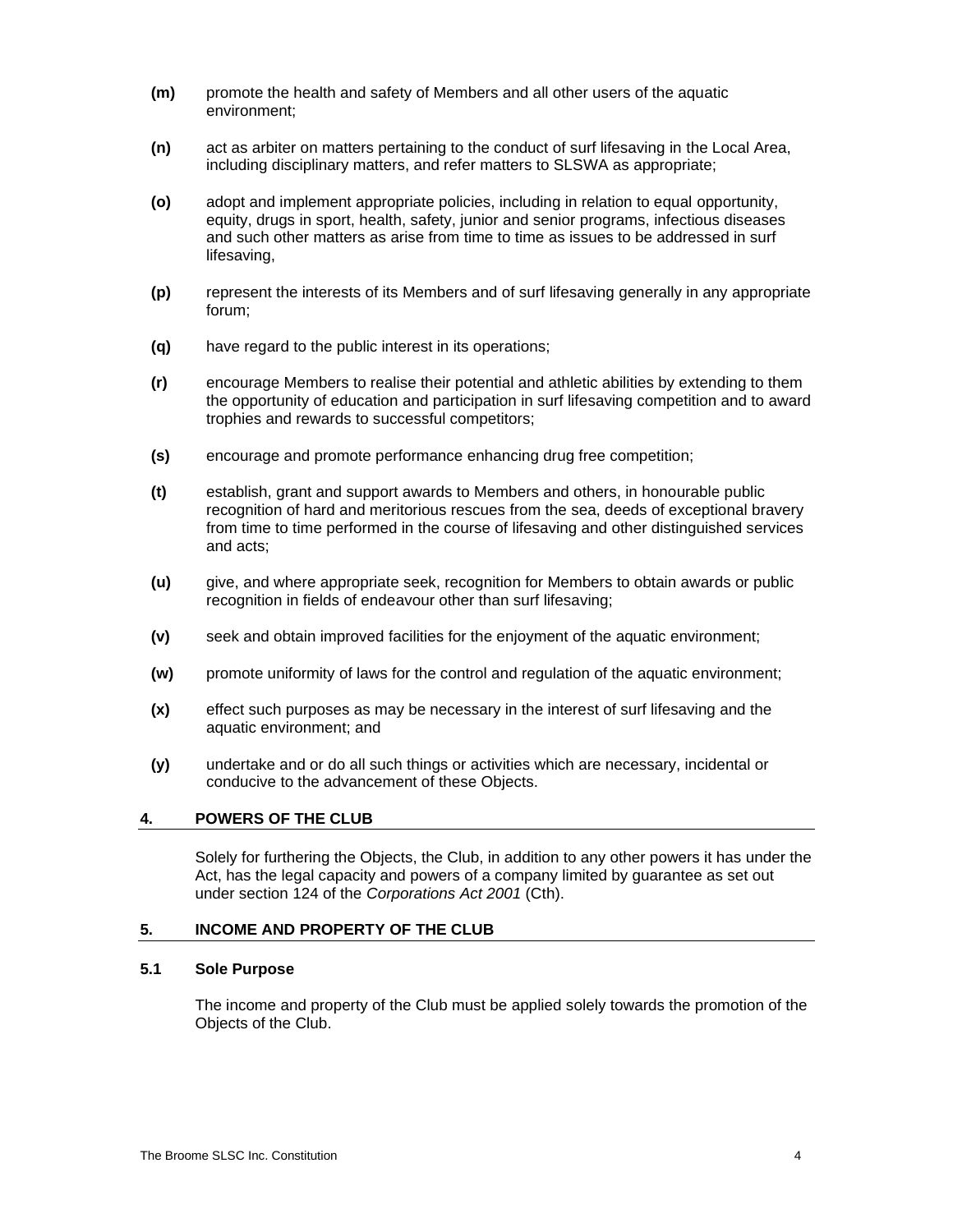## <span id="page-9-0"></span>**5.2 Payments to Members**

No part of the income or property of the Club may be paid or otherwise distributed, directly or indirectly, to any Member except for payments to a Member in good faith in the promotion of the Objects as follows:

- **(a)** in return for any services rendered or goods supplied in the ordinary and usual course of business to the Club; or
- **(b)** of interest at a rate not exceeding current bank overdraft rates of interest for moneys lent; or
- **(c)** of reasonable rent for premises let by them to the Club.

## <span id="page-9-1"></span>**6. STATUS AND COMPLIANCE OF CLUB**

## <span id="page-9-2"></span>**6.1 Recognition of Club**

The Club is a member of SLSWA and as such a member of SLSA and is recognised by SLSWA as the entity responsible for the delivery of surf lifesaving in the Local Area and is subject to compliance with the SLSWA constitution. The SLSWA constitution shall continue to be so recognised and the Club shall administer surf lifesaving in the Local Area in accordance with the Objects and the objects of SLSWA.

## <span id="page-9-3"></span>**6.2 Constitution of the Club**

This Constitution will clearly reflect the objects of SLSWA and SLSA and will conform to the constitution of SLSWA, subject always to the Act.

## <span id="page-9-4"></span>**6.3 SLSWA**

The Club must not resign, disaffiliate or otherwise seek to withdraw from SLSWA without approval by Special Resolution.

## <span id="page-9-5"></span>**6.4 Amendment of the Constitution**

No addition, alteration or amendment shall be made to this Constitution unless the same has been approved:

- **(a)** by SLSWA acting in good faith prior to the relevant General Meeting of the Club; and
- **(b)** by Special Resolution of the Club.

# <span id="page-9-6"></span>**6.5 Constitutional Amendment Notification**

- **(a)** Within one (1) month of the passing of a Special Resolution to amend the Constitution, the Board shall provide to the Commissioner of the Department of Commerce certified particulars of the change. No effect will be given to the change without prior approval of the Commissioner.
- **(b)** As soon as practicable after passing a Special Resolution to amend the Constitution, the Board shall provide to the Director of Liquor Licensing of the Department of Racing, Gaming and Liquor WA, certified particulars of the change. No effect will be given to the change without the prior approval of the Director of Liquor Licensing.
- **(c)** The Directors of the Board must notify the Australian Taxation Office of any alterations made to the Constitution which will affect the Club's entitlement for endorsement.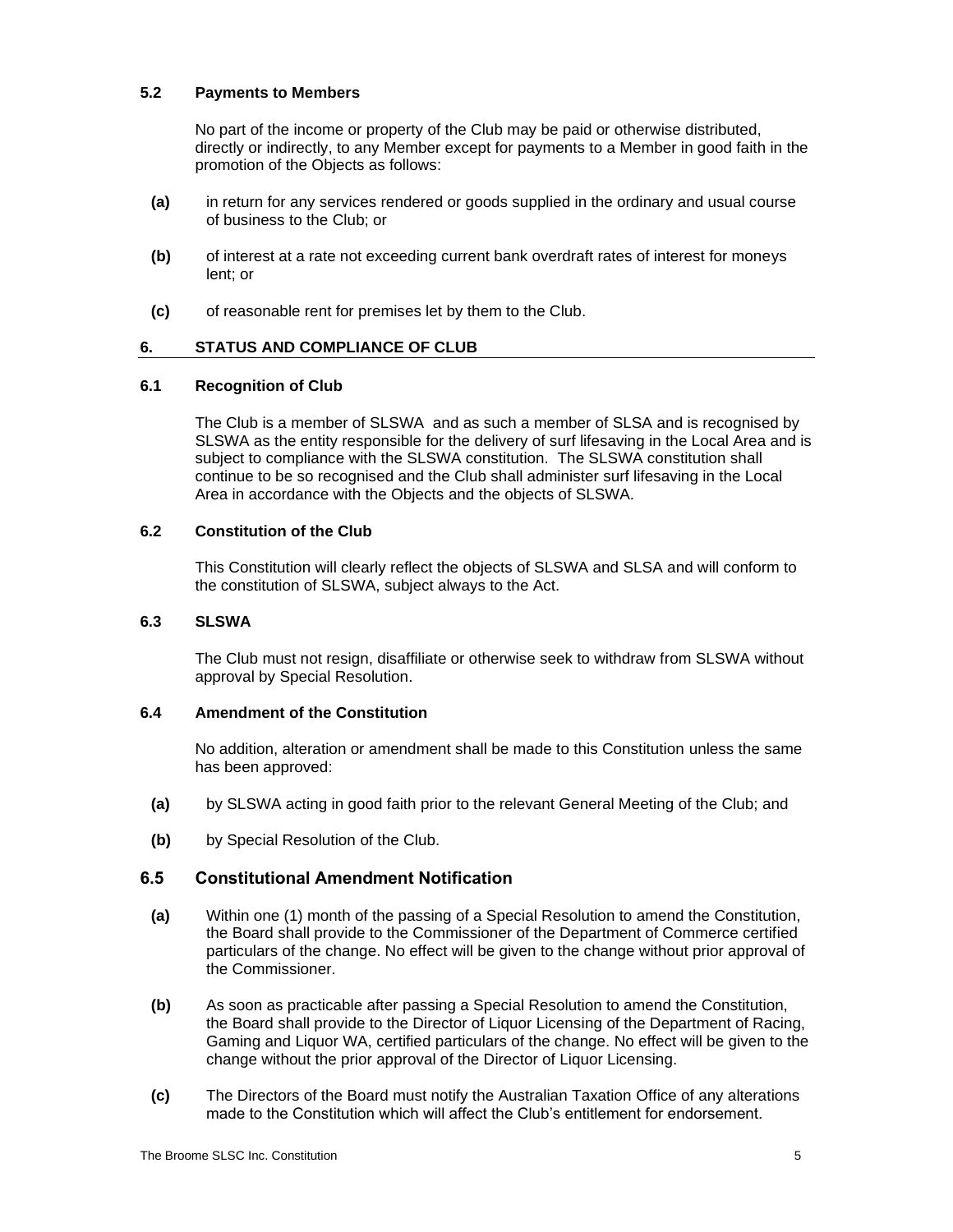## <span id="page-10-0"></span>**7. MEMBERSHIP**

## <span id="page-10-1"></span>**7.1 Minimum number of Members**

The Club must have at least 6 Voting Members.

## <span id="page-10-2"></span>**7.2 Categories of Members**

The Members of the Club shall consist Voting and Associate Members;

- **(a)** Active Members, who subject to this Constitution, shall have the right to receive notice of General Meetings and to be present, debate and vote at General Meetings;
- **(b)** Active Reserve, who subject to this Constitution, shall have the right to receive notice of General Meetings and to be present, debate and vote at General Meetings;
- **(c)** Long Service, who subject to this Constitution, shall have the right to receive notice of General Meetings and to be present, debate and vote at General Meetings;
- **(d)** Award Members, who subject to this Constitution, shall have the right to receive notice of General Meetings and to be present, debate but not vote at General Meetings
- **(e)** Associate Members, who subject to this Constitution, shall have the right to receive notice of General Meetings and to be present, debate but not vote at General Meetings. This category may include, junior, cadet and community members. The specifics of this membership are as set out in the bylaws;
- **(f)** Life Members, who subject to this Constitution, shall have the right to receive notice of General Meetings and to be present, debate and vote at General Meetings; provided that the Life Member is also fulfils the requirements of Active Membership at the time of the General Meeting. Those not fulfilling the requirements may be present, debate but not vote at meetings
- **(g)** such new or other categories of Members as may be established by the Board. Any new category of Member established by the Board cannot be granted voting rights without the approval of the Club in General Meeting or Special General Meeting.

## <span id="page-10-3"></span>**7.3 Life Membership**

- **(a)** The Board may recommend to the Annual General Meeting that any natural person who has rendered distinguished service to the Club be appointed as a Life Member. Guidelines of service will be set out in the Bylaws
- **(b)** A resolution of the Annual General Meeting to confer Life Membership (subject to **clause [7.3\(c\)](#page-10-5)**) on the recommendation of the Board must be a Special Resolution.
- <span id="page-10-5"></span>**(c)** A person must accept or reject the Club's resolution to confer Life Membership in writing. Upon written acceptance, the person's details shall be entered upon the Register, and from the time of entry on the Register the person shall be a Life Member.
- **(d)** At the time of adoption of this Constitution, the Life Members of the Club shall be those persons currently recognised by the Club as Life Members.

#### <span id="page-10-4"></span>**7.4 Temporary Members**

**(a)** Temporary membership may be accorded to a person visiting the Club as a member or an official of another club if they are to: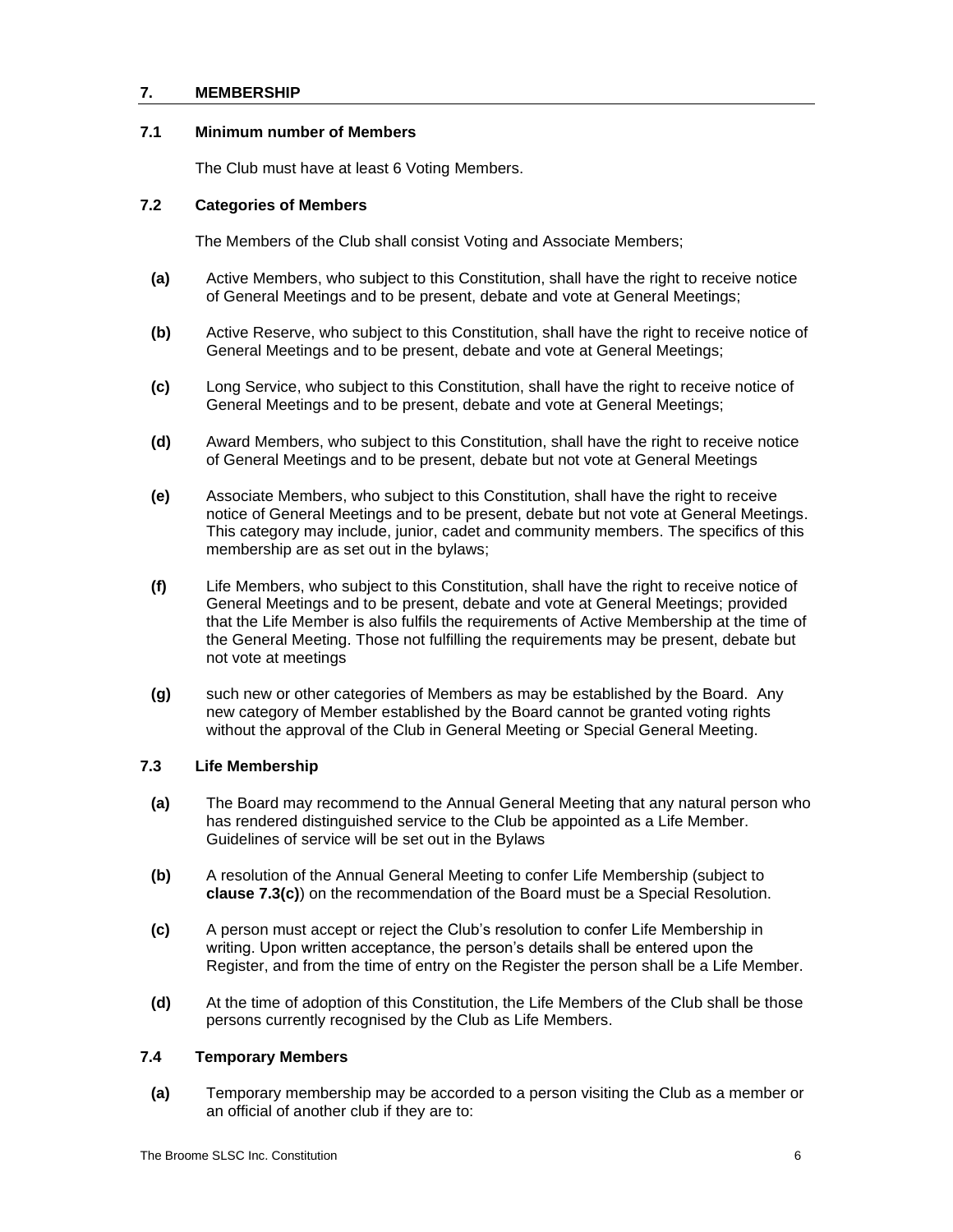- (i) engage in a pre-arranged event with the Club conducted for the purposes of any of the Objects; or
- (ii) hold a pre-arranged function at the Club involving the use of the Club's facilities.

## <span id="page-11-0"></span>**7.5 Application for Membership**

- **(a)** Subject to this Constitution, to be eligible for membership as a Member, except as a Life Member which is governed by **clause [7.3](#page-10-3)**, the applicant must be a natural person and meet any other criteria set by the Board from time to time.
- **(b)** Subject to this Constitution or any procedures set by the Board from time to time, an application for membership as a Member except a Life Member must be:
	- (i) in writing on the form prescribed from time to time by the Board (if any), from the applicant or their nominated representative and lodged with the Club; and
	- (ii) accompanied by the appropriate fee (if any).
- **(c)** All applications for membership shall be posted on the noticeboard of the club for a period of not less than seven (7) days before consideration by the Board. Further to this, a period of not less than fourteen (14) days shall elapse between application and consideration by the Board.

## <span id="page-11-1"></span>**7.6 Discretion to Accept or Reject Application**

- **(a)** The Board may accept or reject an application, irrespective of whether:
	- (i) the applicant is a new applicant making an application under **clause 7.5** or an expiring Member reapplying under **clause [7.7](#page-11-2)**; or
	- (ii) the applicant has complied with the requirements in **clause 7.5** or not.

The Board is not required or compelled to provide any reason for such acceptance or rejection.

- **(b)** Where the Board accepts an application, the applicant shall become a Member. Membership shall be deemed to commence upon acceptance of the application by the Board. The Register shall be amended accordingly as soon as practicable.
- **(c)** Where the Board rejects an application, it shall refund any fees forwarded with the application and the application shall be deemed rejected by the Club.
- **(d)** There is no right of appeal where the Board rejects an application for membership, whether a new application or a renewal application.

## <span id="page-11-2"></span>**7.7 Renewal of Membership**

- **(a)** Membership of the Club (other than Life Membership) expires annually at the conclusion of each Registered year**.**
- **(b)** Members (other than Life Members) must reapply for membership of the Club each Registered Year and in accordance with the procedures set down by the Board from time to time.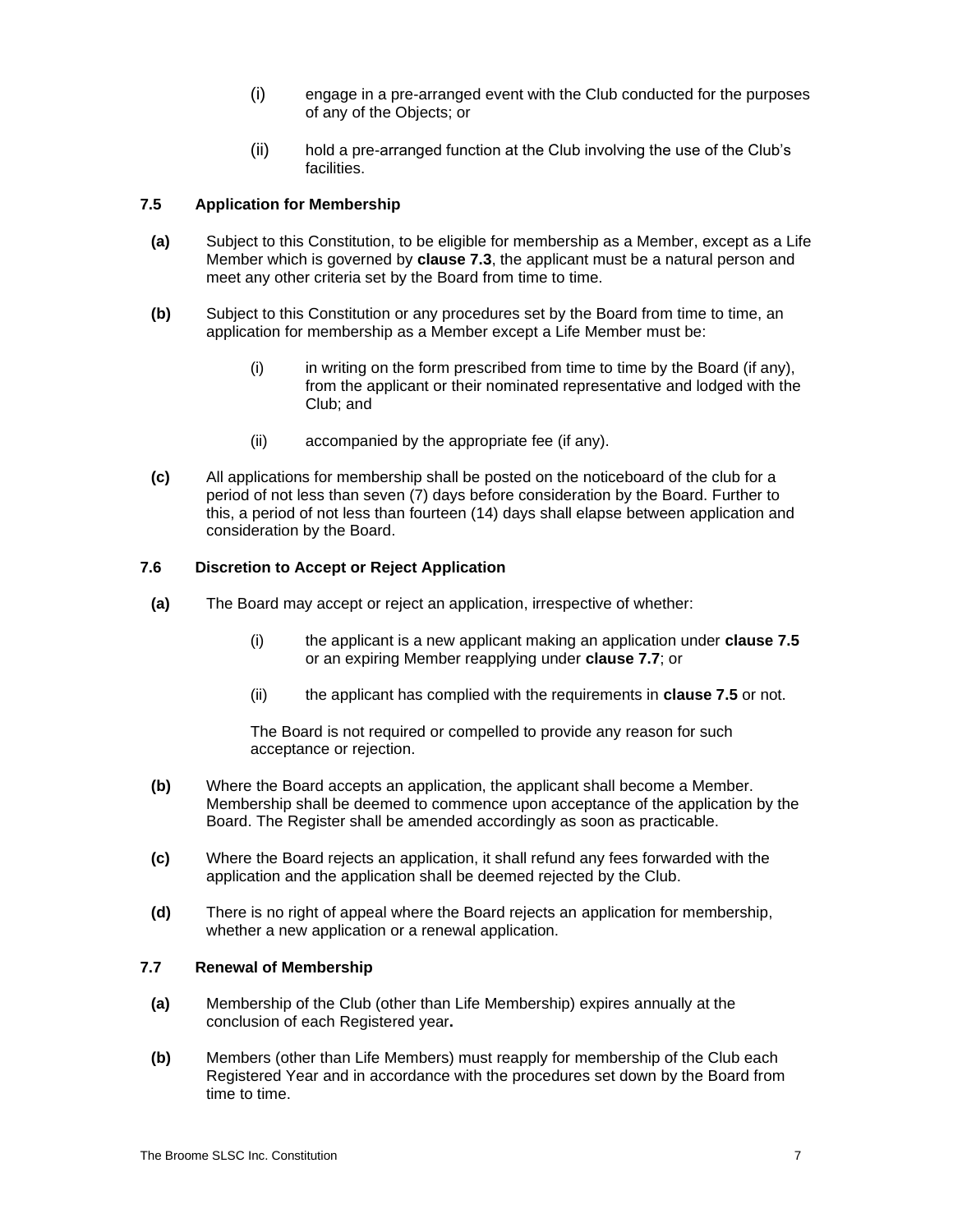- **(c)** The Board may accept or reject a reapplication for membership in accordance with **clause [7.6](#page-11-1)**.
- **(d)** Upon reapplication a Member must provide details of any change in their personal details, and any other information reasonably required by the Board.

#### <span id="page-12-0"></span>**7.8 Deemed Membership**

- <span id="page-12-4"></span>**(a)** All persons who are, prior to the approval of this Constitution under the Act, Members of the Club shall be deemed Members from the time of approval of this Constitution under the Act.
- **(b)** Any Members of the Club, prior to approval of this Constitution under the Act, who are not deemed Members under **clause [7.8\(a\)](#page-12-4)** shall be entitled to carry on such functions analogous to their previous functions as are provided for under this Constitution.

#### <span id="page-12-1"></span>**7.9 General**

- **(a)** No Member whose membership ceases has any claim against the Club or the Directors for damages or otherwise arising from cessation or termination of membership.
- **(b)** Membership is personal to each Member. No Member shall, or purport to, assign the rights comprising or associated with membership to any other person and any attempt to do so shall be void.
- **(c)** Members must treat all staff, contractors and representatives of the Club and all other Members with respect and courtesy at all times.
- **(d)** Members must not act in a manner unbecoming of a Member or prejudicial to the Objects and/or interests of the Club, SLSWA or surf lifesaving.
- **(e)** The maximum number of guests per Member per day for the purposes of section 48(4)(b) of the *Liquor Control Act 1988 (WA)* is five (5).

#### <span id="page-12-2"></span>**7.10 Limited Liability**

Members have no liability except as set out in **clause 30.1(b)**.

#### <span id="page-12-3"></span>**8. EFFECT OF MEMBERSHIP**

- **(a)** Members acknowledge and agree that:
	- (i) this Constitution constitutes a contract between each of them and the Club and that they are bound by this Constitution, the By-Laws, the SLSWA constitution and the SLSA constitution and regulations;
	- (ii) they shall comply with and observe this Constitution, the By-Laws and the SLSWA constitution, the SLSA constitution and any determination, resolution or policy which may be made or passed by the Board or any duly authorised committee;
	- (iii) by submitting to this Constitution and the By-Laws they are subject to the jurisdiction of the Club:
	- (iv) this Constitution is made in pursuit of a common purpose, namely for the mutual and collective benefit of the Club, the Members and surf lifesaving;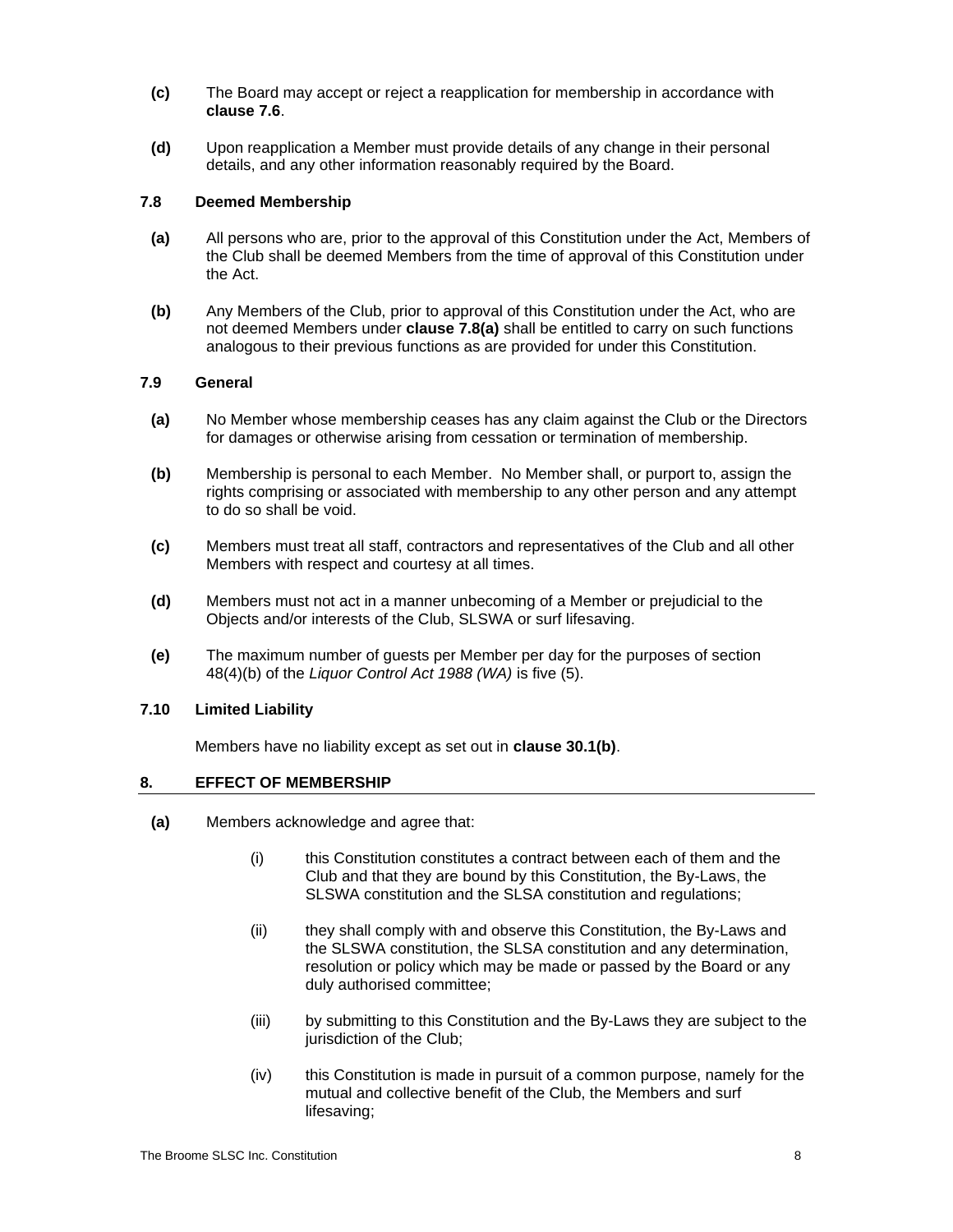- (v) this Constitution and By-Laws are necessary and reasonable for promoting the Objects and particularly the advancement and protection of the Sport;
- (vi) neither membership of the Club nor this Constitution gives rise to:
	- (A) any proprietary right of Members in, to or over the Club or its property or assets;
	- (B) any automatic right of a Member to renewal of their membership of the Club;
	- (C) subject to the Act and the Club acting in good faith, the right of Members to natural justice unless expressly provided for in this Constitution; and
- (vii) they are entitled to all benefits, advantages, privileges and services of Club membership.

## <span id="page-13-0"></span>**9. FEES AND SUBSCRIPTIONS**

- <span id="page-13-3"></span>**(a)** The Directors must determine from time to time:
	- (i) the amount (if any) payable by an applicant for membership;
	- (ii) the amount of the annual membership fee payable by each Member, or any category of Members;
	- (iii) any other amount to be paid by each Member, or any category of Members, whether of a recurrent or any other nature; and
	- (iv) the payment method and due date for payment.
- <span id="page-13-4"></span>**(b)** The Board is empowered to prevent any Member whose Annual Subscription or any other fees are in arrears from exercising the whole or any of the rights or privileges of membership of the Club, including but not limited to the right to vote at General Meetings.

## <span id="page-13-1"></span>**10. REGISTERS**

#### <span id="page-13-2"></span>**10.1 Club to Keep Register**

The Club shall keep and maintain a Register in accordance with the Act in which shall be entered (as a minimum):

- **(a)** the full name, one or more of the residential or postal or email address, category of membership, and date of entry of each Member including Life Members;
- **(b)** the full name, one or more of the residential or postal or email address and date of entry to office of each Director, person who is authorised to use the common seal of the Club and any person appointed to act as trustee on behalf of the Club; and
- **(c)** where applicable, the date of termination of membership of any Member.

Members, Directors and any person referenced in this **clause [10.1](#page-13-2)** shall provide notice of any change and required details to the Club within 28 days of such change.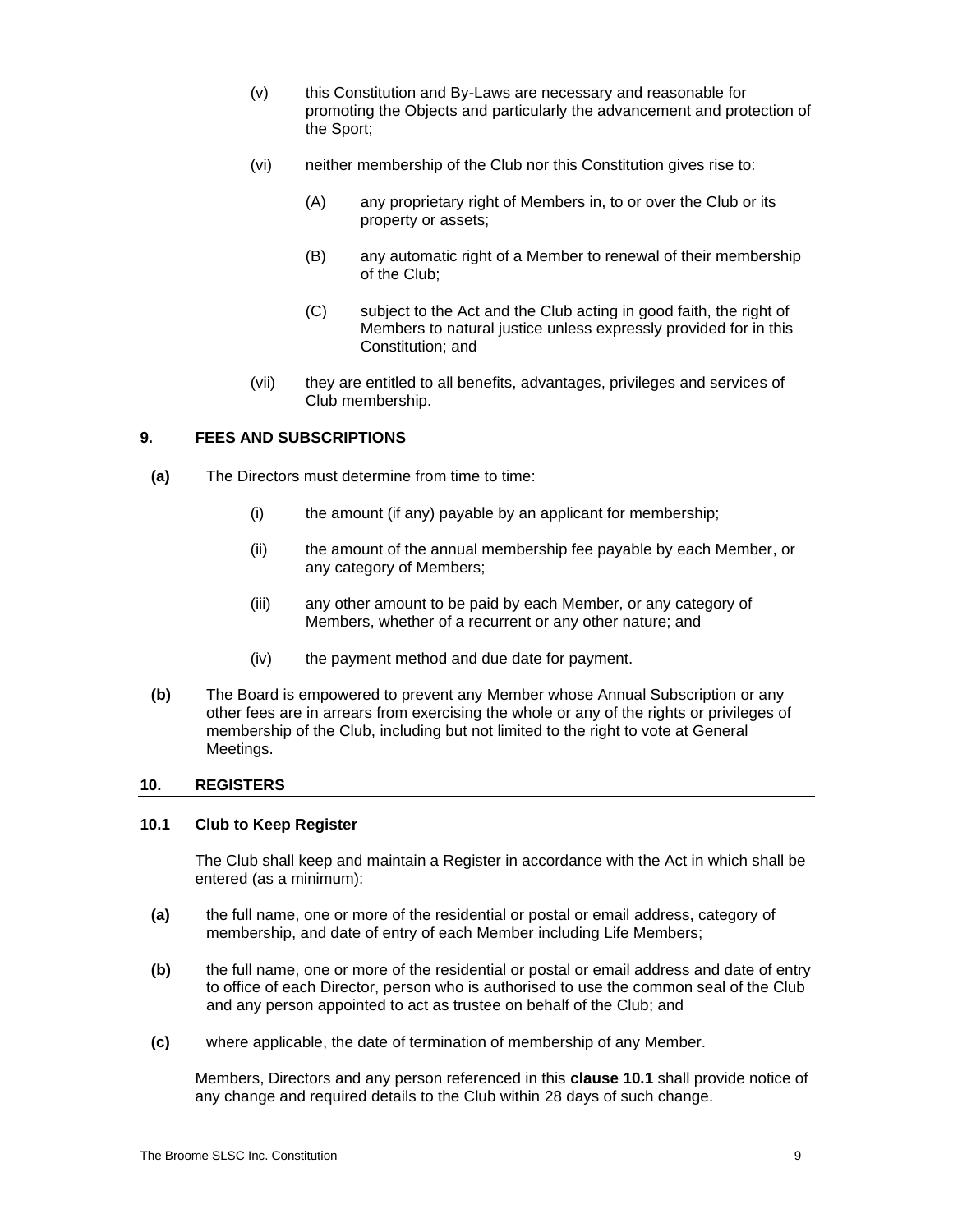#### <span id="page-14-0"></span>**10.2 Inspection of Register**

- <span id="page-14-6"></span>**(a)** Having regard to the Act and subject to this **clause [10.2](#page-14-0)**, the Register shall be available for inspection and copying by Members, upon reasonable request to the Board. A Member may also in writing request the Board provide the Member with a copy of the Register.
- **(b)** Where a Member wishes to copy, or wishes to receive a copy, of the Register, the Member must first provide to the Board a statutory declaration setting out the purpose for which the copy is required and declaring the purpose is connected with the affairs of the Club.
- **(c)** Subject to the Act, the Board may determine a reasonable charge for the cost of complying with a request under **clause [10.2\(a\)](#page-14-6)**.

## <span id="page-14-1"></span>**10.3 Use of Register**

Subject to the Act, confidentiality considerations and privacy laws:

- **(a)** the Board may use the Register to further the Objects, in such manner as the Board considers appropriate; and
- **(b)** a Member must only use or disclose information in the Register for a purpose that is in good faith, is directly connected with the affairs of the Club or that is related to the administration of the Act.

## <span id="page-14-2"></span>**11. DISCONTINUANCE OF MEMBERSHIP**

#### <span id="page-14-3"></span>**11.1 Notice of Resignation**

Any Member who has paid all monies due and payable to the Club may resign from the Club by giving thirty days' notice in writing to the Board of such intention to resign. Upon the expiration of that period of notice, the Member shall cease to be a member.

## <span id="page-14-4"></span>**11.2 Expiration of Notice Period**

Upon the expiration of a notice given under **clause [11.1](#page-14-3)**, an entry, recording the date on which the Member who gave notice ceased to be a Member, shall be recorded in the Register.

## <span id="page-14-5"></span>**11.3 Resignation by failure to pay subscription**

- **(a)** Subject to **clause [11.4](#page-15-0)**, a Member is taken to have resigned if:
	- (i) the Member's Annual Subscription is outstanding more than one month after the due date 1<sup>st</sup> April determined by the Board in accordance with **clause [9\(a\)\(iv\)](#page-13-4)**; or
	- (ii) no Annual Subscription is paid**/**payable:
		- (A) the Board has made a written request to the Member to confirm that he or she wishes to remain a Member; and
		- (B) the Member has not, within one month after receiving that request, confirmed in writing that he or she wishes to remain a Member.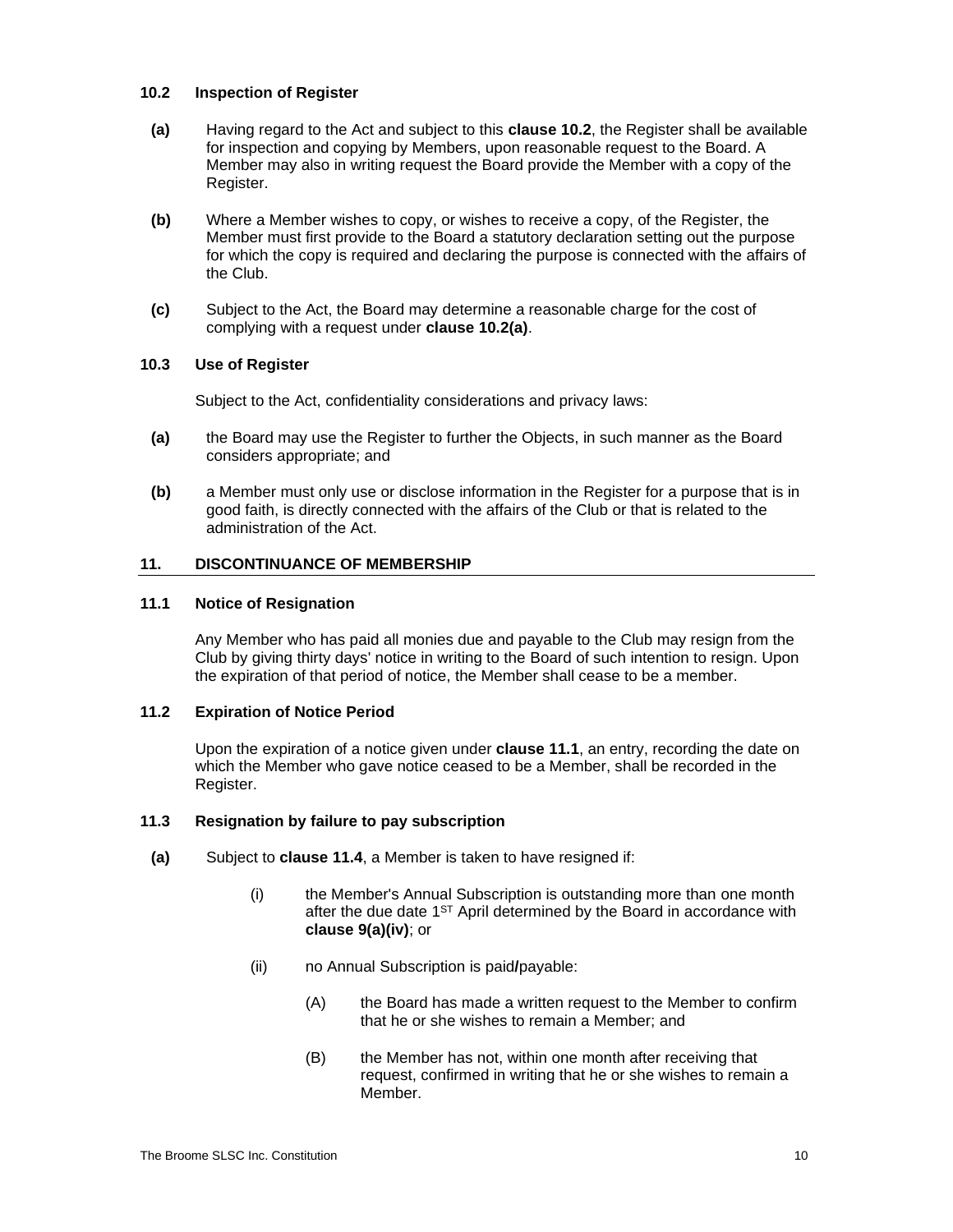**(b)** Should a sufficient explanation be made to the Board for the failure to pay subscription or reason for not responding to a request, the Board shall have the power to restore the Membership upon payment of the amount due (if any).

#### <span id="page-15-0"></span>**11.4 Discontinuance for Failure to Renew**

Membership of the Club (except Life Membership) is automatically discontinued if a Member (except a Life Member) has not reapplied for membership of the Club before the end of the Registered Year.

## <span id="page-15-1"></span>**11.5 Forfeiture of Rights**

A Member who ceases to be a Member, for whatever reason, shall forfeit all right in and claim upon the Club and its property.

#### <span id="page-15-2"></span>**12. DISCIPLINE OF MEMBERS**

## <span id="page-15-3"></span>**12.1 Establishing a Disciplinary Committee**

Where the Board is advised of an allegation (not being vexatious, trifling or frivolous) or considers that a Member has allegedly:

- **(a)** breached, failed, refused or neglected to comply with a provision of this Constitution, the By-Laws or any resolution or determination of the Board or any duly authorised Committee; or
- **(b)** acted in a manner unbecoming of a Member or prejudicial to the Objects and the interests of the Club and/or surf lifesaving, or another Member; or
- **(c)** brought themselves, another Member, the Club or surf lifesaving into disrepute,

the Board may by resolution and in accordance with **clause [24](#page-30-0)**, establish a disciplinary Committee to convene to hear a matter against any Member and to determine what action, if any, to take against that Member (**Disciplinary Hearing**), and that Member, will be subject to, and submits unreservedly to the jurisdiction, disciplinary procedures and penalties and the appeal mechanisms (if any) in this Constitution.

#### <span id="page-15-4"></span>**12.2 Provisional Suspension**

- **(a)** Upon establishing a disciplinary Committee in accordance with **clause [12.1](#page-15-3)** the Board may by resolution provisionally suspend the Member subject to the Disciplinary Hearing until such time as the disciplinary Committee makes a finding.
- **(b)** The disciplinary Committee may lift a provisional suspension prior to making a finding at the Disciplinary Hearing.

#### <span id="page-15-5"></span>**12.3 Disciplinary Committee Members**

The members of the disciplinary Committee:

- **(a)** may be Members or anyone else; but
- **(b)** must not be biased against, or in favour of, the Member concerned.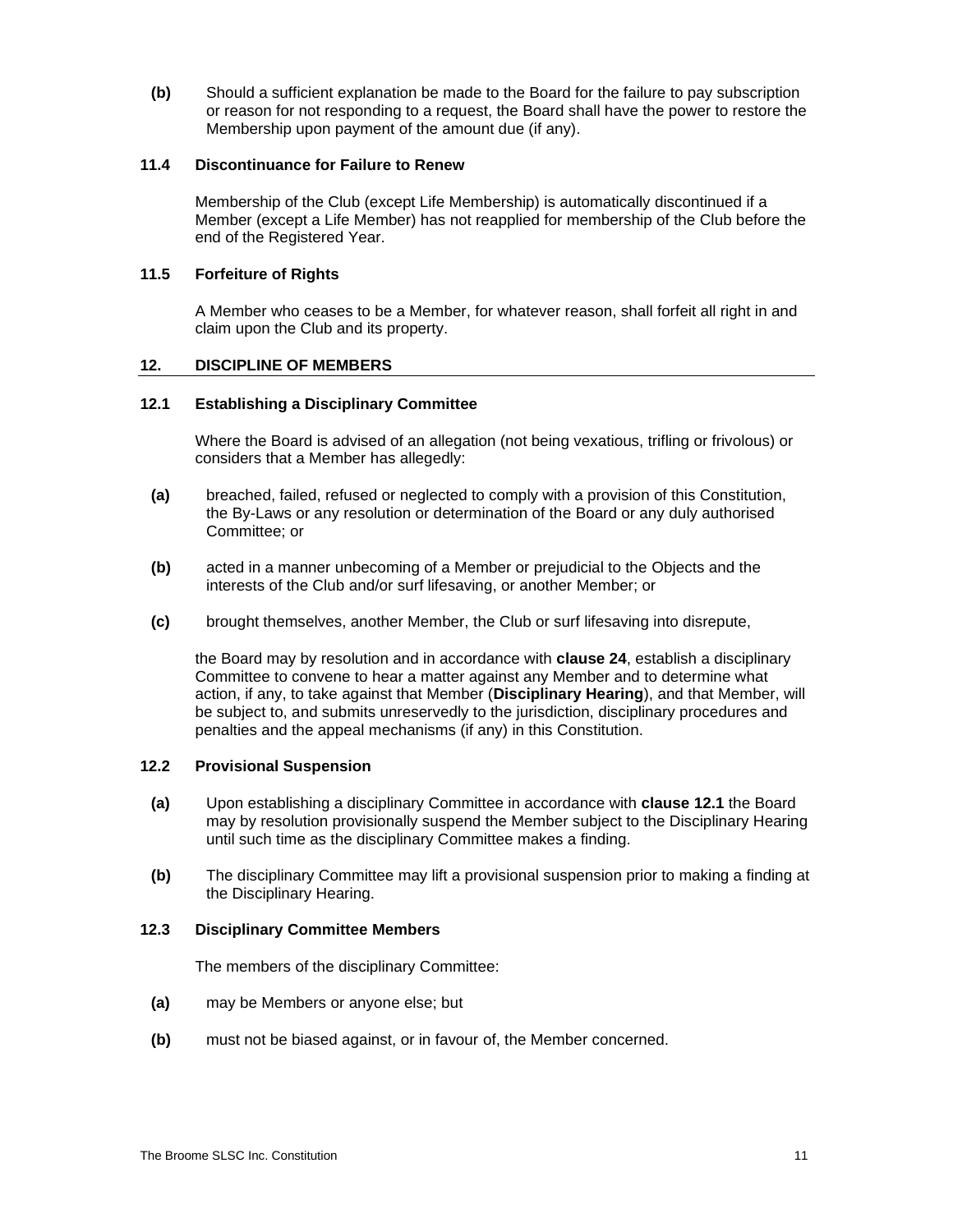#### <span id="page-16-0"></span>**12.4 Notice of Alleged Breach**

- **(a)** Where a disciplinary Committee is established the Club shall serve on the Member not earlier than 28 days and not later than 14 days before the Disciplinary Hearing is to be held, a notice in writing:
	- (i) setting out the alleged breach of the Member and the grounds on which it is based;
	- (ii) stating that the Member may address the disciplinary Committee at the Disciplinary Hearing;
	- (iii) stating the date, place and time of that Disciplinary Hearing; and
	- (iv) informing the Member that he or she may do one or more of the following:
		- (A) attend that Disciplinary Hearing; and
		- (B) give the disciplinary Committee prior to or at that meeting a written statement regarding the alleged breach.

#### <span id="page-16-1"></span>**12.5 Determination of Disciplinary Committee**

- **(a)** The disciplinary Committee shall ensure that the Disciplinary Hearing accords with the principles of natural justice by ensuring that:
	- (i) the Member has the opportunity to be heard and to call witnesses; and
	- (ii) due consideration is given to any written statement submitted by the Member or a witness,

before determining whether the alleged breach occurred.

- **(b)** If the disciplinary Committee determines there was a breach under **clause [12.1](#page-15-3)**, it will determine what penalty (if any) shall be given to the Member, and give notice of this to the Board.
- **(c)** The penalties able to be given to the Member by the disciplinary Committee include:
	- (i) expel a Member from the Club; or
	- (ii) suspend a Member from membership of the Club or accessing certain privileges of membership for a specified period; or
	- (iii) fine a Member; or
	- (iv) impose such other penalty, action or educative process as the disciplinary Committee sees fit.

## <span id="page-16-2"></span>**12.6 Appeal**

An appeal against a decision of a Disciplinary Committee will be governed by SLSA Regulation 5.2 (as amended from time to time).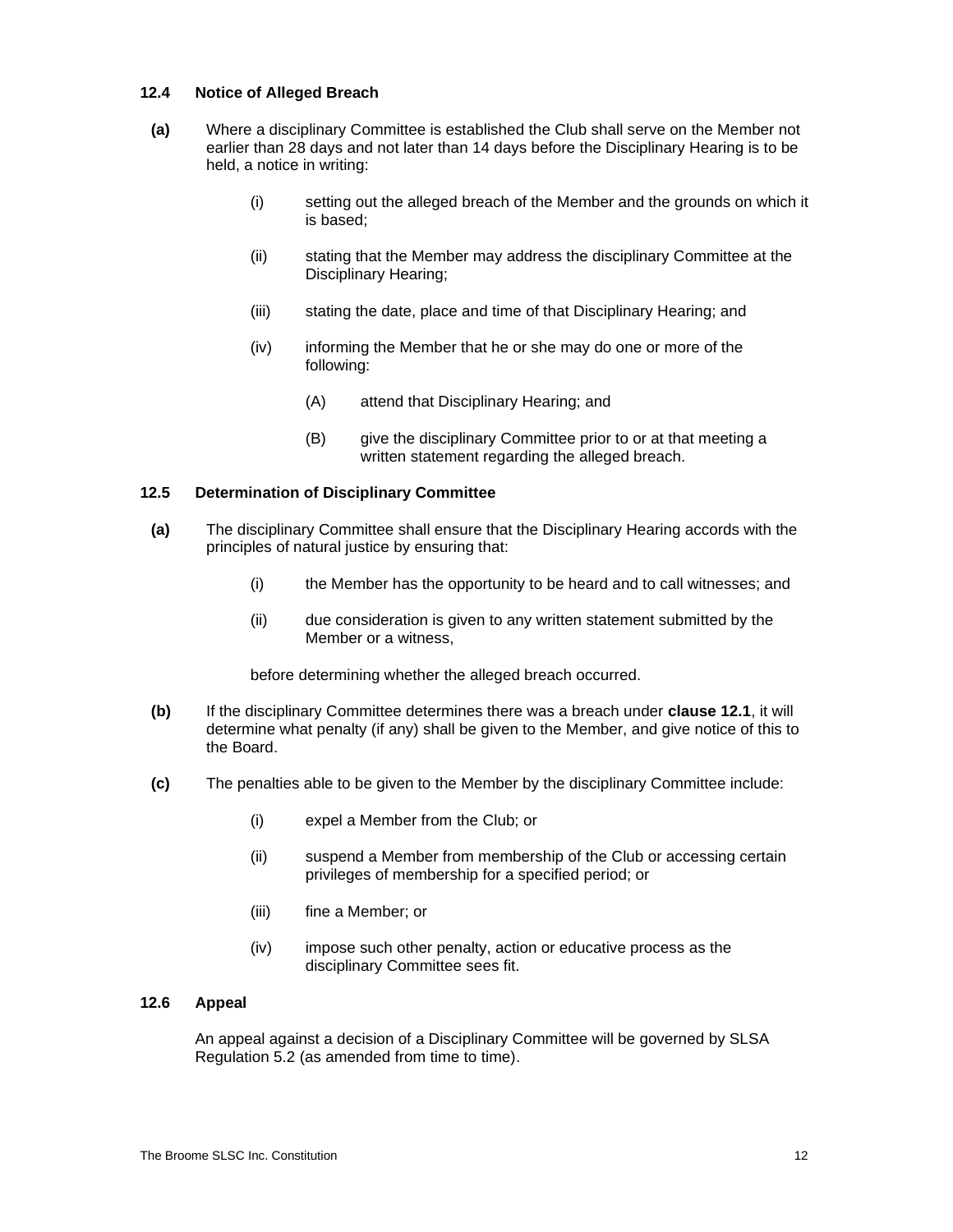#### <span id="page-17-0"></span>**13. GRIEVANCE PROCEDURE**

- (a) The grievance procedure set out in this clause applies to disputes relating to this Constitution between a Member and:
	- (i) another Member; or
	- (ii) the Club.
- (b) The parties to the dispute must meet (which may, if agreed by the parties, take place by using any technology that allows the parties to clearly and simultaneously communicate with each other) and discuss the matter in dispute, and, if possible, resolve the dispute within 14 days after the dispute comes to the attention of all parties.
- (c) If the parties are unable to resolve the dispute at the meeting or if a party fails to attend that meeting, then the parties may, within 10 days, refer the dispute to the Western Australian State Administrative Tribunal (or such other similar body in circumstances where the Western Australian State Administrative Tribunal is no longer in existence) for resolution.
- (d) The Board may prescribe additional grievance procedures in By-Laws consistent with this **clause [13](#page-17-0)**.

## <span id="page-17-1"></span>**14. GENERAL MEETINGS**

## <span id="page-17-2"></span>**14.1 Annual General Meeting**

AGMs of the Club are to be held:

- **(a)** according to the Act, including at least once in each calendar year and within six (6) months after the end of the Financial Year and
- **(b)** otherwise as determined by the Directors (including date and venue).

# <span id="page-17-3"></span>**14.2 Power to convene Special General Meeting**

- **(a)** The Directors may convene a General Meeting when they think fit and must do so if required by the Act.
- **(b)** The Directors must on the requisition in writing of at least twenty percent (20%) of the Voting Members convene a General Meeting.

# <span id="page-17-4"></span>**14.3 Notice of General Meeting**

- **(a)** Notice of a General Meeting of Members must be given:
	- (i) to all Members, the Directors, and the auditor of the Club; and
	- (ii) in accordance with **clause [28](#page-32-1)** and the Act.
- **(b)** At least 30 days prior to the proposed date of the AGM, the Board will request from Voting Members notices of motions, which must be received no less than 14 days prior to the AGM.
- **(c)** At least 21 days' notice of the time and place of a General Meeting must be given, together with: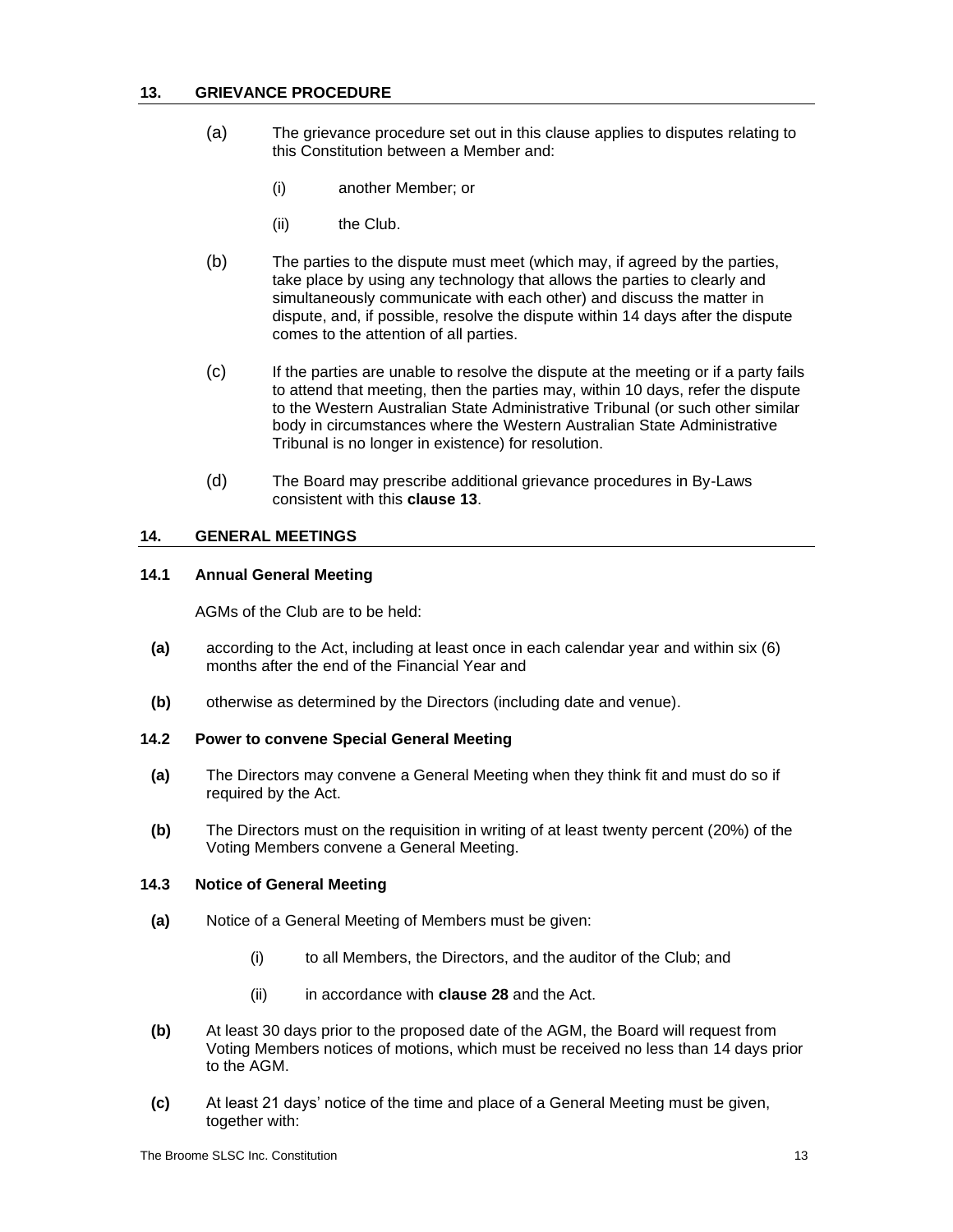- (i) all information required to be included in accordance with the Act;
- (ii) in the case of a proposed Special Resolution, the intention to propose the Special Resolution and the terms of the proposed Special Resolution;
- (iii) where applicable, any notice of motion received from any Voting Member or Director; and
- (iv) where applicable, a list of all nominations received for positions to be elected at the relevant General Meeting.

## <span id="page-18-0"></span>**14.4 No other business**

No business other than that stated in the notice of meeting may be transacted at a General Meeting.

## <span id="page-18-1"></span>**14.5 Cancellation or postponement of General Meeting**

Where a General Meeting (including an AGM) is convened by the Directors they may, if they think fit, cancel the meeting or postpone the meeting to a date and time they determine. However, this clause does not apply to a General Meeting convened by:

- **(a)** Voting Members according to the Act;
- **(b)** the Directors at the request of Members;
- **(c)** the Commissioner; or
- **(d)** a Court.

#### <span id="page-18-2"></span>**14.6 Written notice of cancellation or postponement of General Meeting**

Notice of the cancellation or postponement of a General Meeting must state the reasons for doing so and be given to:

- **(a)** each Member; and
- **(b)** each other person entitled to notice of a General Meeting under this Constitution or the Act,

at least 7 days prior to the date of the General Meeting.

#### <span id="page-18-3"></span>**14.7 Contents of notice postponing General Meeting**

A notice postponing a General Meeting must specify:

- **(a)** the new date and time for the meeting;
- **(b)** the place where the meeting is to be held, which may be either the same as or different from the place specified in the notice originally convening the meeting; and
- **(c)** if the meeting is to be held in 2 or more places, the technology that will be used to hold the meeting in that manner.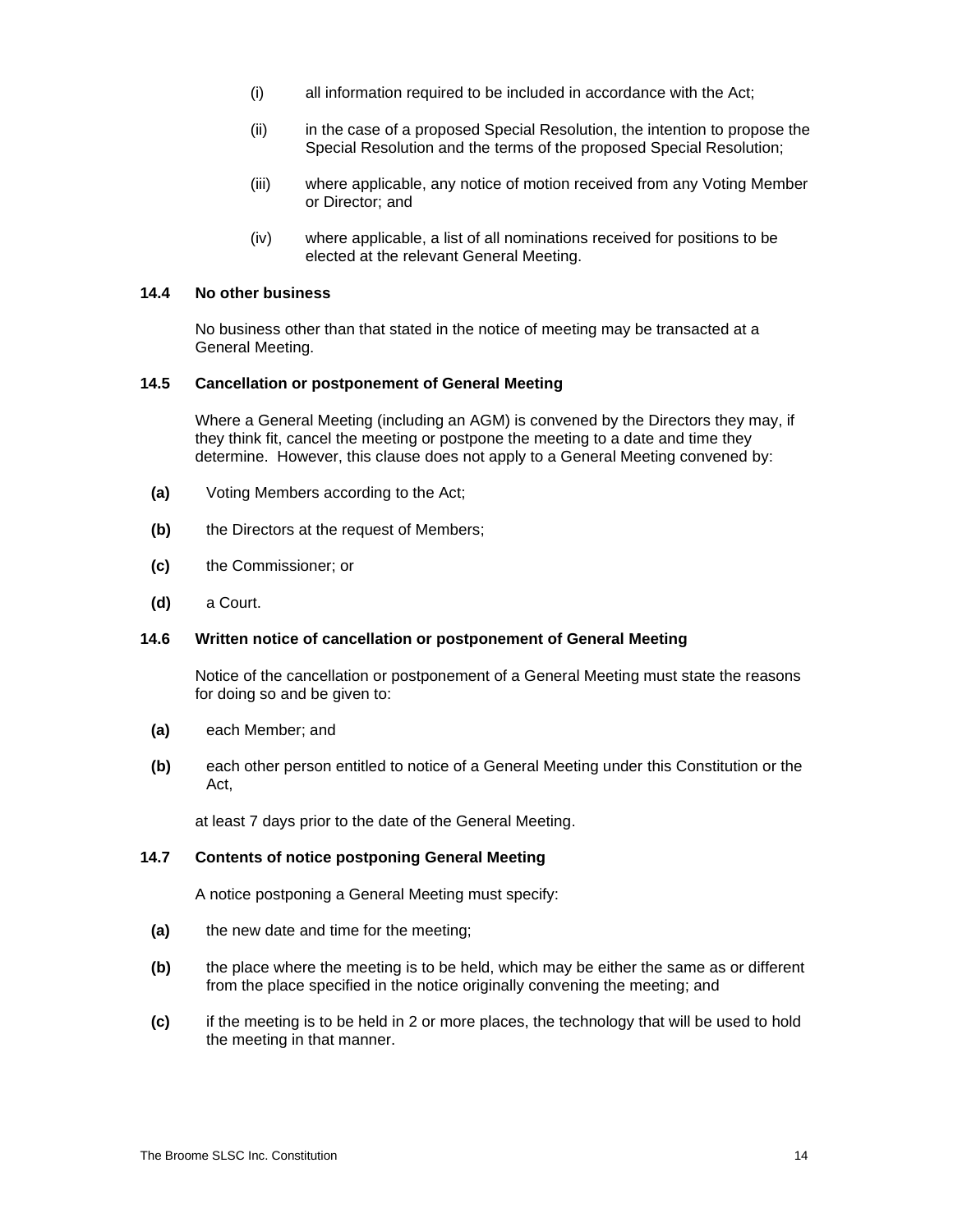#### <span id="page-19-0"></span>**14.8 Number of clear days for postponement of General Meeting**

The number of clear days from the giving of a notice postponing a General Meeting to the date specified in that notice for the postponed meeting must not be less than the number of clear days' notice of that General Meeting required to be given by **clause [14.6](#page-18-2)**.

#### <span id="page-19-1"></span>**14.9 Business at postponed General Meeting**

The only business that may be transacted at a postponed General Meeting is the business specified in the notice originally convening the meeting.

#### <span id="page-19-2"></span>**14.10 Non-receipt of notice**

The non-receipt of a notice convening, cancelling or postponing a General Meeting by, or the accidental omission to give a notice of that kind to, a person entitled to receive it, does not invalidate any resolution passed at the General Meeting or at a postponed meeting or the cancellation or postponement of the meeting.

#### <span id="page-19-3"></span>**14.11 No proxy or postal voting**

Proxy voting or postal voting is not permitted at General Meetings of the Club.

#### <span id="page-19-4"></span>**14.12 Electronic voting**

Electronic voting at General Meetings of the Club may be permitted from time to time in such instances as the Directors may determine and shall be conducted in accordance with procedures prescribed by the Directors.

#### <span id="page-19-5"></span>**15. PROCEEDINGS AT GENERAL MEETING**

#### <span id="page-19-6"></span>**15.1 Number for a quorum**

The number of Voting Members who must be present and eligible to vote for a quorum to exist at a General Meeting is five percent (5%) of Voting Members.

## <span id="page-19-7"></span>**15.2 Requirement for a quorum**

An item of business may not be transacted at a General Meeting unless a quorum is present and remains throughout the General Meeting.

## <span id="page-19-8"></span>**15.3 Quorum and time – Special General Meetings**

If within 30 minutes after the time appointed for a Special General Meeting, or at any other time during the meeting, a quorum is not present, the meeting:

- **(a)** if convened by, or on requisition of, Members is dissolved; and
- **(b)** in any other case stands adjourned to such other day, time and place as the chair determines.

## <span id="page-19-9"></span>**15.4 Quorum and time – AGMs**

<span id="page-19-10"></span>**(a)** If within 30 minutes after the time appointed for an AGM, or at any other time during the meeting, a quorum is not present, the AGM stands adjourned to such other day, time and place as the chair determines.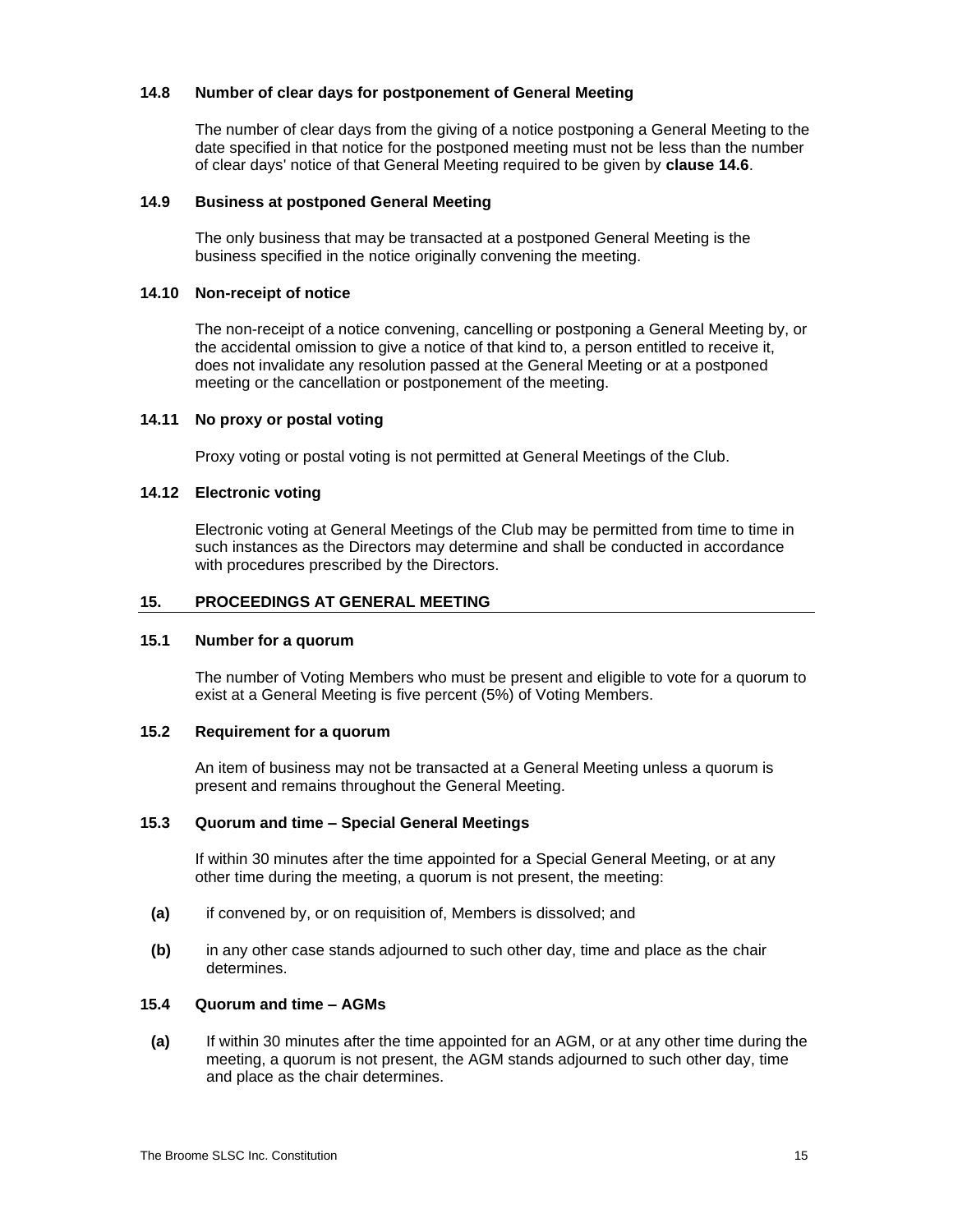**(b)** Where an AGM has been adjourned under **clause [15.4\(a\)](#page-19-10)**, such Voting Members as are represented by their appointed, authorised representative on the adjourned date shall constitute a quorum.

## <span id="page-20-0"></span>**15.5 Chair to preside over General Meetings**

- **(a)** The Chair is entitled to preside as chair at General Meetings.
- **(b)** If a General Meeting is convened and there is no Chair, or the Chair is not present within 15 minutes after the time appointed for the meeting or is unable or unwilling to act, the following may preside as chair (in order of entitlement):
	- (i) a Director (or other person) chosen by a majority of the Directors present;
	- (ii) the only Director present; or
	- (iii) a Voting Member chosen by a majority of the Voting Members present.

## <span id="page-20-1"></span>**15.6 Conduct of General Meetings**

- **(a)** The chair of a General Meeting:
	- (i) has charge of the general conduct of the meeting and of the procedures to be adopted;
	- (ii) may require the adoption of any procedure which in his or her opinion is necessary or desirable for proper and orderly debate or discussion or the proper and orderly casting or recording of votes; and
	- (iii) may, having regard where necessary to the Act or the *Corporations Act 2001* (Cth), terminate discussion or debate on any matter whenever he or she consider it necessary or desirable for the proper conduct of the meeting.
- **(b)** A decision by the chair under this **clause [15.6](#page-20-1)** is final.

# <span id="page-20-2"></span>**15.7 Adjournment of General Meeting**

- **(a)** The chair may with the consent of any General Meeting at which a quorum is present, and must if so directed by the meeting, adjourn the meeting or any business, motion, question, resolution, debate or discussion being considered or remaining to be considered by the meeting.
- **(b)** The adjournment may be either to a later time at the same meeting or to an adjourned meeting at any time and place agreed by vote of the members present.
- **(c)** Only unfinished business is to be transacted at a meeting resumed after an adjournment.

## <span id="page-20-3"></span>**15.8 Notice of adjourned meeting**

- **(a)** It is not necessary to give any notice of an adjournment or of the business to be transacted at any adjourned meeting unless a meeting is adjourned for 30 days or more.
- **(b)** In that case, at least the same period of notice as was originally required for the meeting must be given for the adjourned meeting.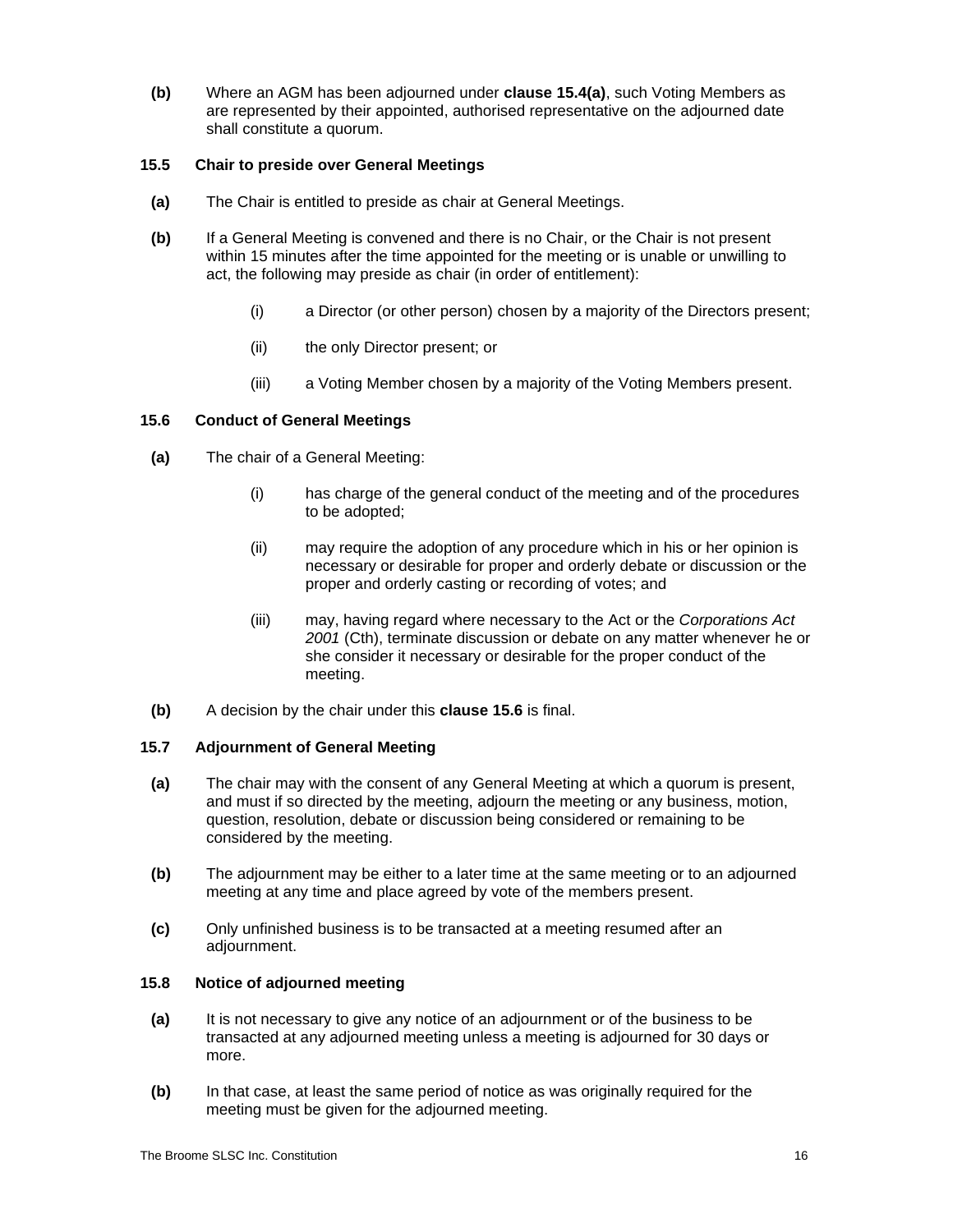## <span id="page-21-0"></span>**15.9 Questions decided by majority**

Subject to the requirements of the Act (if any) and except in the case of a Special Resolution, a resolution is carried if a simple majority of the votes cast on the resolution are in favour of it.

#### <span id="page-21-1"></span>**15.10 Equality of votes**

Where an equal number of votes are cast in favour of and against a resolution, that resolution is not carried. For the avoidance of doubt the chair does not have a casting vote where voting is equal.

## <span id="page-21-2"></span>**15.11 Declaration of results**

- **(a)** At any General Meeting a resolution put to the vote of the meeting must be decided on a show of hands unless a poll is properly demanded and the demand is not withdrawn.
- **(b)** A declaration by the chair that a resolution has on a show of hands been carried or carried unanimously, or by a particular majority, or lost and an entry to that effect in the minutes of the meetings of the Club, is conclusive evidence of the fact.
- **(c)** Neither the chair nor the minutes need state, and it is not necessary to prove, the number or proportion of the votes recorded for or against the resolution.

#### <span id="page-21-3"></span>**15.12 Poll**

- **(a)** If a poll is properly demanded in accordance with the *Corporations Act 2001* (Cth) or by the chair of the meeting, it must be taken in the manner and at the date and time directed by the chair, and the result of the poll is the resolution of the meeting at which the poll was demanded. On a poll each Voting Member will have the number of votes fixed under **clause [16](#page-22-1)**.
- **(b)** A poll demanded on the election of a chair or on a question of adjournment must be taken immediately.
- **(c)** A demand for a poll may be withdrawn.
- **(d)** A demand for a poll does not prevent the General Meeting continuing for the transaction of any business other than the question on which the poll was demanded.

## <span id="page-21-4"></span>**15.13 Objection to voting qualification**

- **(a)** An objection to the right of a person to attend or vote at a General Meeting (including an adjourned meeting):
	- (i) may not be raised except at that meeting; and
	- (ii) must be referred to the chair, whose decision is final.
- **(b)** A vote not disallowed under the objection is valid for all purposes.

#### <span id="page-21-5"></span>**15.14 Chair to determine any poll dispute**

If there is a dispute about the admission or rejection of a vote, the chair must decide it and the chair's decision made in good faith is final.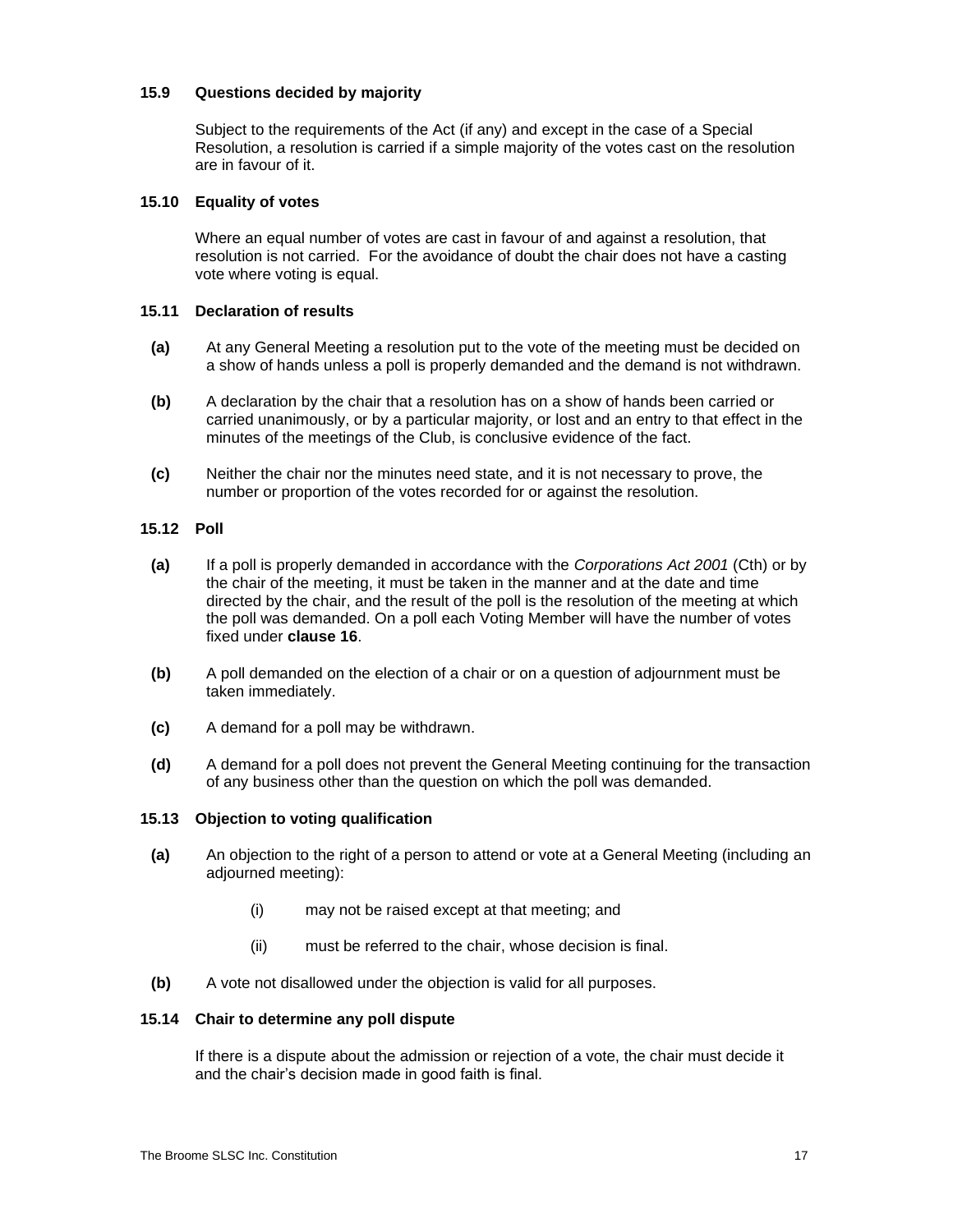#### <span id="page-22-0"></span>**15.15 Minutes**

- **(a)** The Board must ensure that minutes are taken and kept of each General Meeting.
- **(b)** The minutes must record:
	- (i) the business considered at the meeting;
	- (ii) any resolution on which a vote is taken and the result of the vote; and
	- (iii) the names of persons present at all meetings.
- **(c)** In addition, the minutes of each Annual General Meeting must include:
	- (i) the financial statements submitted to the Members in accordance with the Act; and
	- (ii) any audited accounts and auditor's report or report of a review accompanying the financial statements that are required under the Act.

#### <span id="page-22-1"></span>**16. VOTES OF MEMBERS**

- **(a)** At a General Meeting, on a show of hands and on a poll, each Voting Member shall have one vote.
- **(b)** No Members other than Voting Members are entitled to vote at General Meetings.

#### <span id="page-22-2"></span>**17. DIRECTORS**

## <span id="page-22-3"></span>**17.1 Composition of the Board**

The Board shall consist of:

- **(a) 6** Elected Directors all of whom will be elected under **clause [18.3](#page-23-4)**; and
- **(b)** up to 2 additional Appointed Directors who shall be appointed in accordance with **clause [19](#page-24-1)**.

#### <span id="page-22-4"></span>**17.2 Portfolios**

The Board may allocate portfolios to Directors.

## <span id="page-22-5"></span>**17.3 Qualifications**

The Board may determine from time to time job descriptions and qualifications for Directors. Eligibility is also subject to a potential director meeting the requirements of the Act.

## <span id="page-22-6"></span>**17.4 Transitional Arrangements**

- **(a)** Notwithstanding any other clause of this Constitution, the transitional arrangements set out at **clause [34\(b\)](#page-34-4)** shall apply from the date of adoption of this Constitution.
- **(b)** Should any adjustment to the term of Elected Directors elected under this Constitution be necessary to ensure rotational terms in accordance with this Constitution, this shall be determined by the Board. If the Board cannot agree, retirements will be determined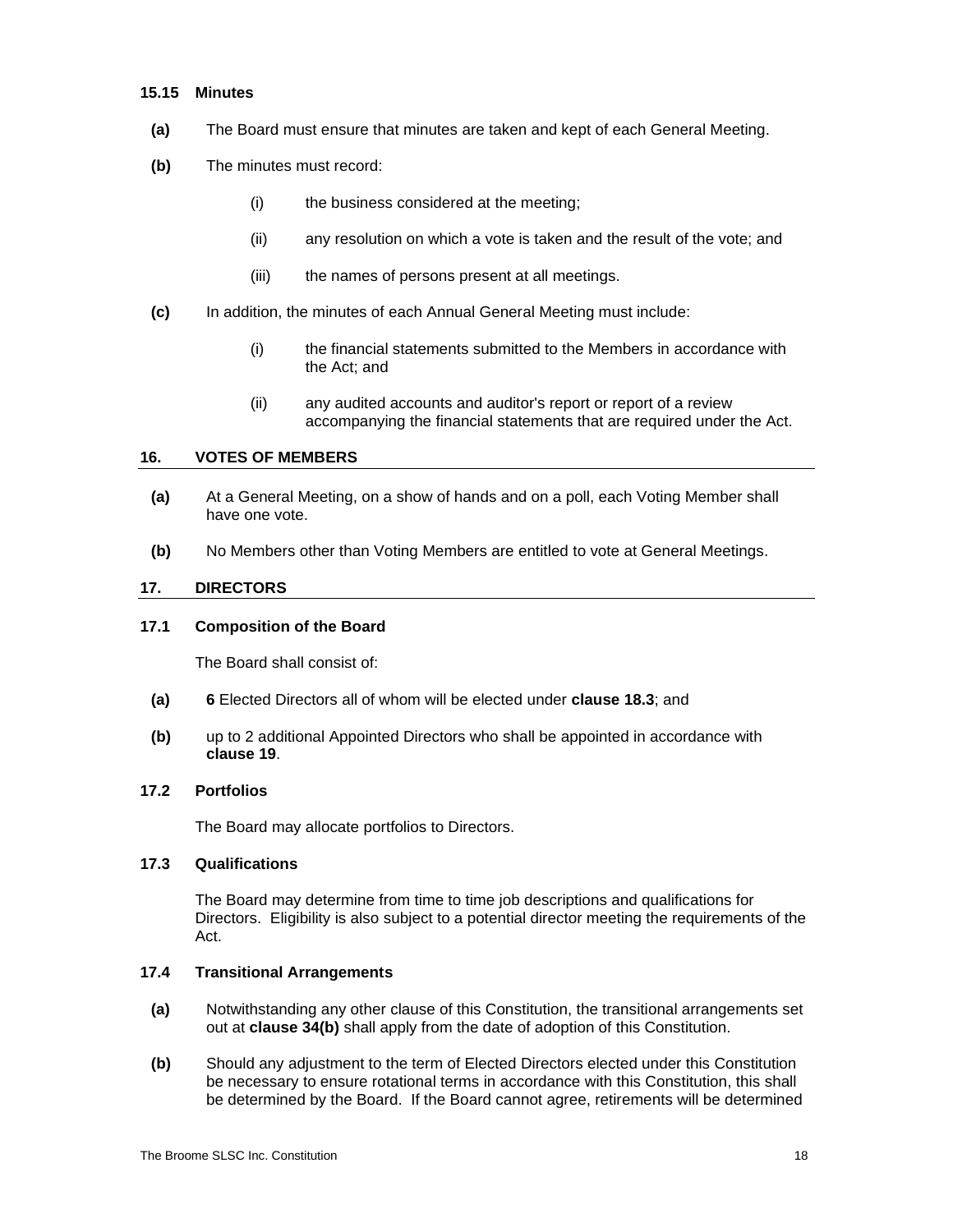by lot. For the avoidance of doubt any part of a term shall be deemed a full term for the purposes of **clause [18.4](#page-24-0)**.

## <span id="page-23-0"></span>**17.5 Remuneration of Directors**

A Director must not be paid for services as a Director but, with the approval of the Directors and subject to the Act, may be:

- **(a)** where approved by resolution of the General Meeting, paid by the Club for services rendered to it other than as a Directors; and
- **(b)** reimbursed by the Club for their reasonable travelling, accommodation and other expenses when:
	- (i) travelling to or from meetings of the Directors, a Committee or the Club; or
	- (ii) otherwise engaged on the affairs of the Club.

## <span id="page-23-1"></span>**18. ELECTED DIRECTORS**

#### <span id="page-23-2"></span>**18.1 Nomination for Board**

Nominations for Elected Directors shall be called for by the Board at least 30 days prior to the General Meeting at which the election is to be held (usually the AGM).

#### <span id="page-23-3"></span>**18.2 Form of Nomination**

Nominations must be:

- **(a)** in writing on the prescribed form (if any);
- **(b)** signed by a Voting Member;
- **(c)** certified by the nominee expressing their willingness to accept the position for which they are nominated; and
- **(d)** delivered to the Club not less than 14 days before the date fixed for the holding of the General Meeting.

## <span id="page-23-4"></span>**18.3 Elections**

- **(a)** If the number of nominations received for positions on the Board is equal to the number of vacancies to be filled or if there are insufficient nominations received to fill all vacancies on the Board, then those nominated shall only be declared elected if they are elected by a simple majority of members by secret ballot. If after the poll, a simple majority has not been achieved, the positions will be deemed casual vacancies under **clause [20.1](#page-25-1)**.
- **(b)** If there are insufficient nominations received to fill all vacancies on the Board, the positions will be deemed casual vacancies under **clause [20.1](#page-25-1)**.
- **(c)** If the number of nominations exceeds the number of vacancies to be filled, voting papers shall be prepared containing the names of the candidates in order drawn by ballot, for each vacancy on the Board.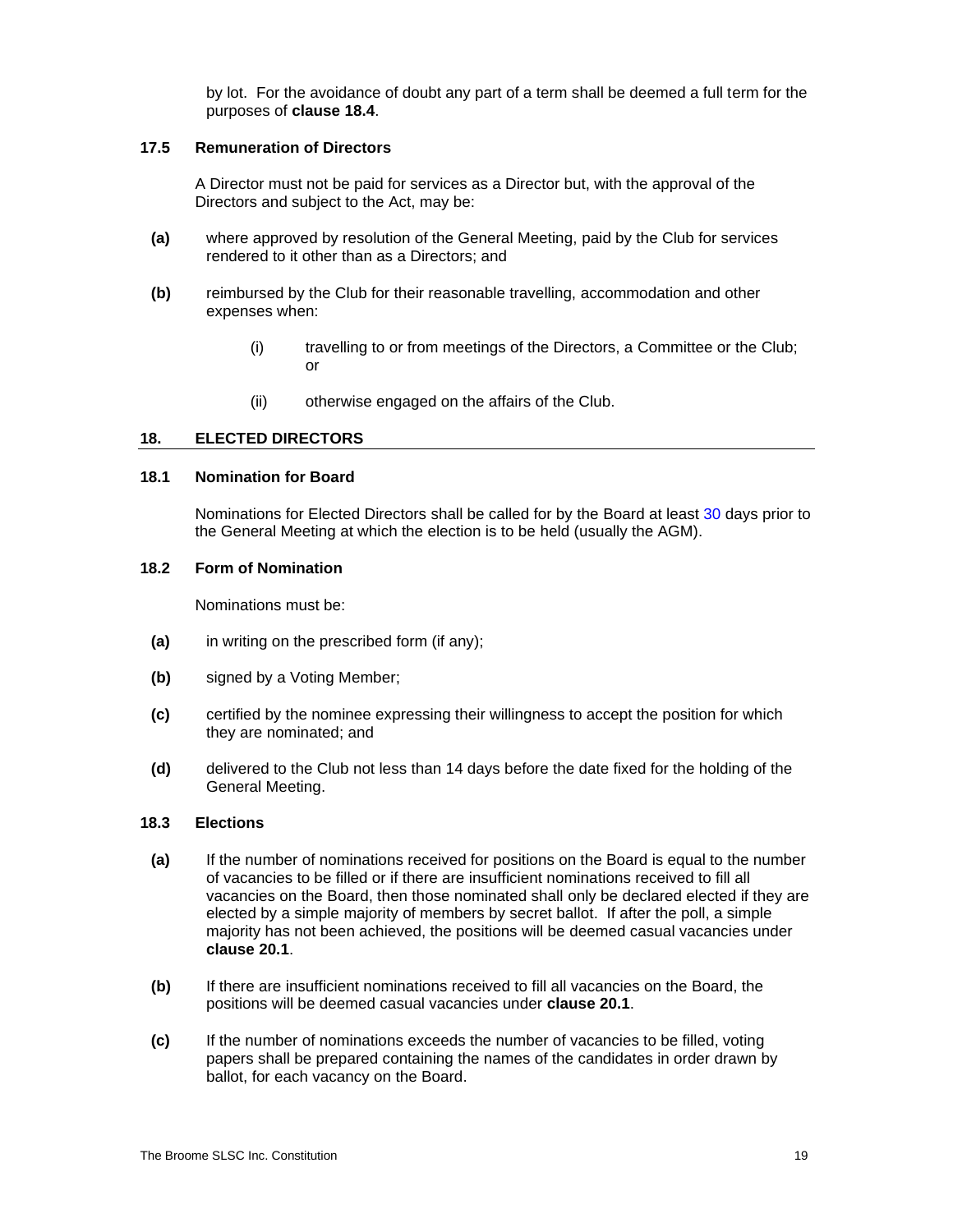**(d)** The voting shall be conducted in such manner and by such method as may be determined by the Board from time to time.

#### <span id="page-24-0"></span>**18.4 Term of Appointment**

- **(a)** Subject to this Constitution, and in particular **clauses [17.4](#page-22-6)** and **[18.4\(c\)](#page-24-5)**, Elected Directors shall be elected in accordance with this Constitution for a term of 2 years, which shall commence from the conclusion of the General Meeting at which the election occurred until the conclusion of the second Annual General Meeting following.
- <span id="page-24-6"></span>**(b)** Over each two-year period, three Elected Directors shall be elected in the first year and three Elected Directors shall be elected in the second year.
- <span id="page-24-5"></span>**(c)** To ensure rotational terms:
	- (i) three Elected Directors elected at the AGM referred to in **clause [34\(b\)](#page-34-4)** shall retire at the first AGM after their election; and
	- (ii) three Elected Directors elected at the AGM referred to in **clause [34\(b\)](#page-34-4)** shall retire at the second AGM after their election,

until the six Elected Directors have retired, after which elections to subsequent Boards shall then proceed in accordance with the rotational terms in accordance with **clause [18.4\(b\)](#page-24-6)**.

#### <span id="page-24-1"></span>**19. APPOINTED DIRECTORS**

#### <span id="page-24-2"></span>**19.1 Appointment of Appointed Director**

The Elected Directors may appoint up to 2 Appointed Directors in accordance with this Constitution.

#### <span id="page-24-3"></span>**19.2 Qualifications for Appointed Directors**

Appointed Directors should have skills that complement and/or supplement any skill gaps that may exist in the Board, with the aim of ensuring that the Board has all the necessary skills to govern the organisation. Appointed Directors do not need to be Members or have experience in, or exposure to, surf lifesaving.

## <span id="page-24-4"></span>**19.3 Term of Appointment**

- **(a)** Directors appointed under **clause [19.1](#page-24-2)** may be appointed by the Elected Directors in accordance with this Constitution for a term of up to 2 years, which shall commence and conclude on dates as determined by the Elected Directors.
- **(b)** Following the adoption of this Constitution, no person who has served as an Appointed Director for a period of up to 2 consecutive full terms (4 years) shall be eligible for reappointment as a Director for at least 1 year following the date of conclusion of their last term as a Director.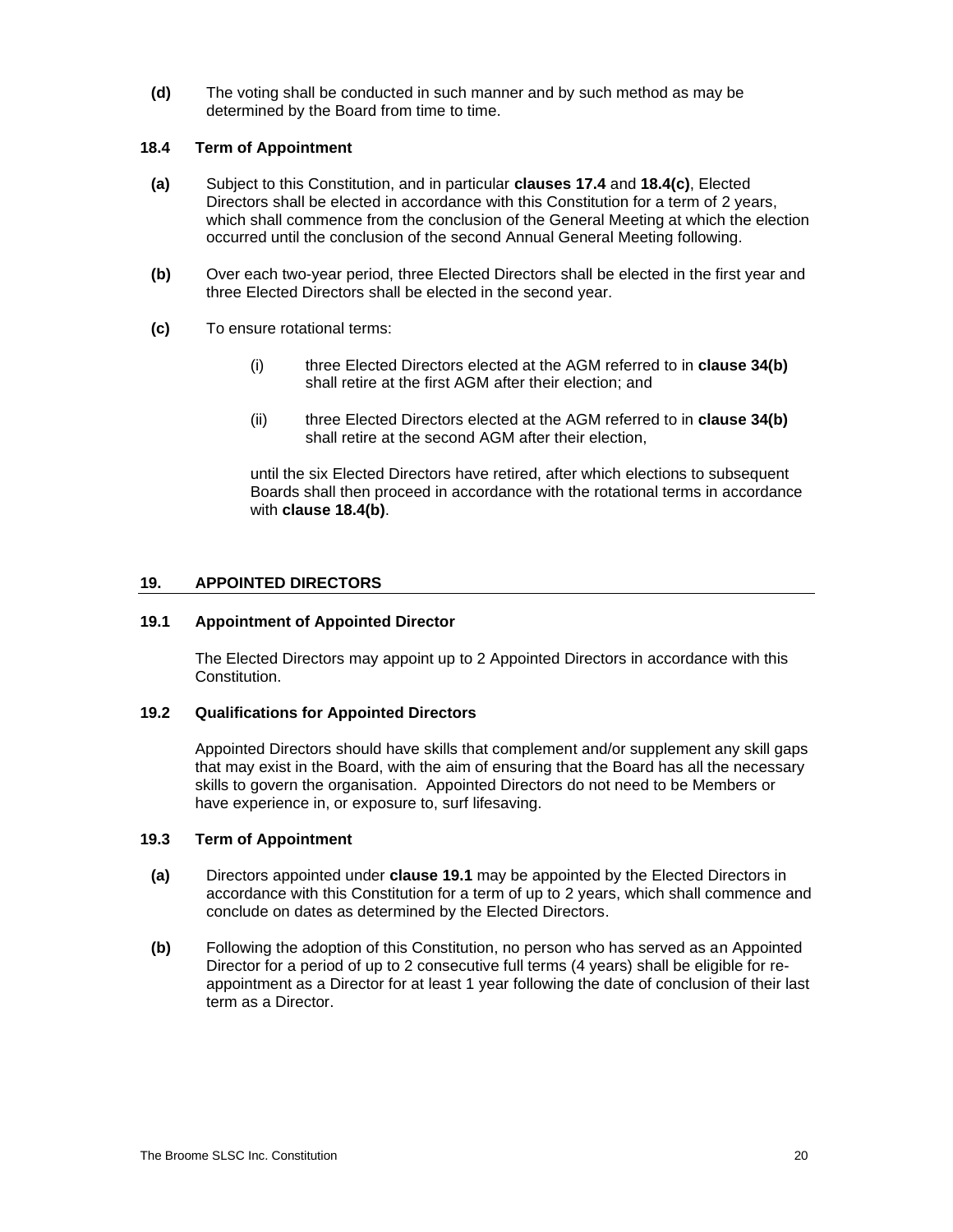#### <span id="page-25-0"></span>**20. VACANCIES ON THE BOARD**

#### <span id="page-25-1"></span>**20.1 Casual Vacancies**

- **(a)** Any casual vacancy that occurs in the position of an Elected Director may be filled by the remaining Elected Directors from among appropriately qualified persons.
- **(b)** Any casual vacancy may only be filled for the remainder of the vacating Director's term under this Constitution.
- **(c)** Any period served under this **clause [20.1](#page-25-1)** counts as a full term for the purposes of **clause** Error! Reference source not found..

#### <span id="page-25-2"></span>**20.2 Grounds for Termination of Director**

In addition to the circumstances in which the office of a Director becomes vacant by virtue of the Act, the office of a Director becomes vacant if the Director:

- **(a)** dies;
- **(b)** becomes bankrupt or makes any arrangement or composition with their creditors generally;
- **(c)** becomes of unsound mind or a person whose person or estate is liable to be dealt with in any way under the law relating to mental health;
- **(d)** resigns their office in writing to the Club;
- **(e)** is absent without the consent of the Board from meetings of the Board held during a period of 3 months;
- **(f)** is an employee of the Club;
- **(g)** is directly or indirectly interested in any contract or proposed contract with the Club and fails to declare the nature of their interest:
- **(h)** after reasonable consideration by the Board it determines the Director:
	- (i) has acted in a manner unbecoming or prejudicial to the Objects and/or interests of the Club and/or surf lifesaving; or
	- (ii) has brought himself or herself, the Club or surf lifesaving into disrepute,

provided the Director is first given the opportunity to make written or oral submissions to the Board before a determination is made;

- **(i)** is removed by Special Resolution; or
- **(j)** would otherwise be prohibited from sitting on the Board under the Act or from being a director of a corporation under the *Corporations Act 2001* (Cth).

## <span id="page-25-3"></span>**20.3 Board May Act**

In the event of a casual vacancy or vacancies in the office of a Director or Directors, the remaining Directors may act but, if the number of remaining Directors is not sufficient to constitute a quorum at a meeting of the Board, they may act only for the purpose of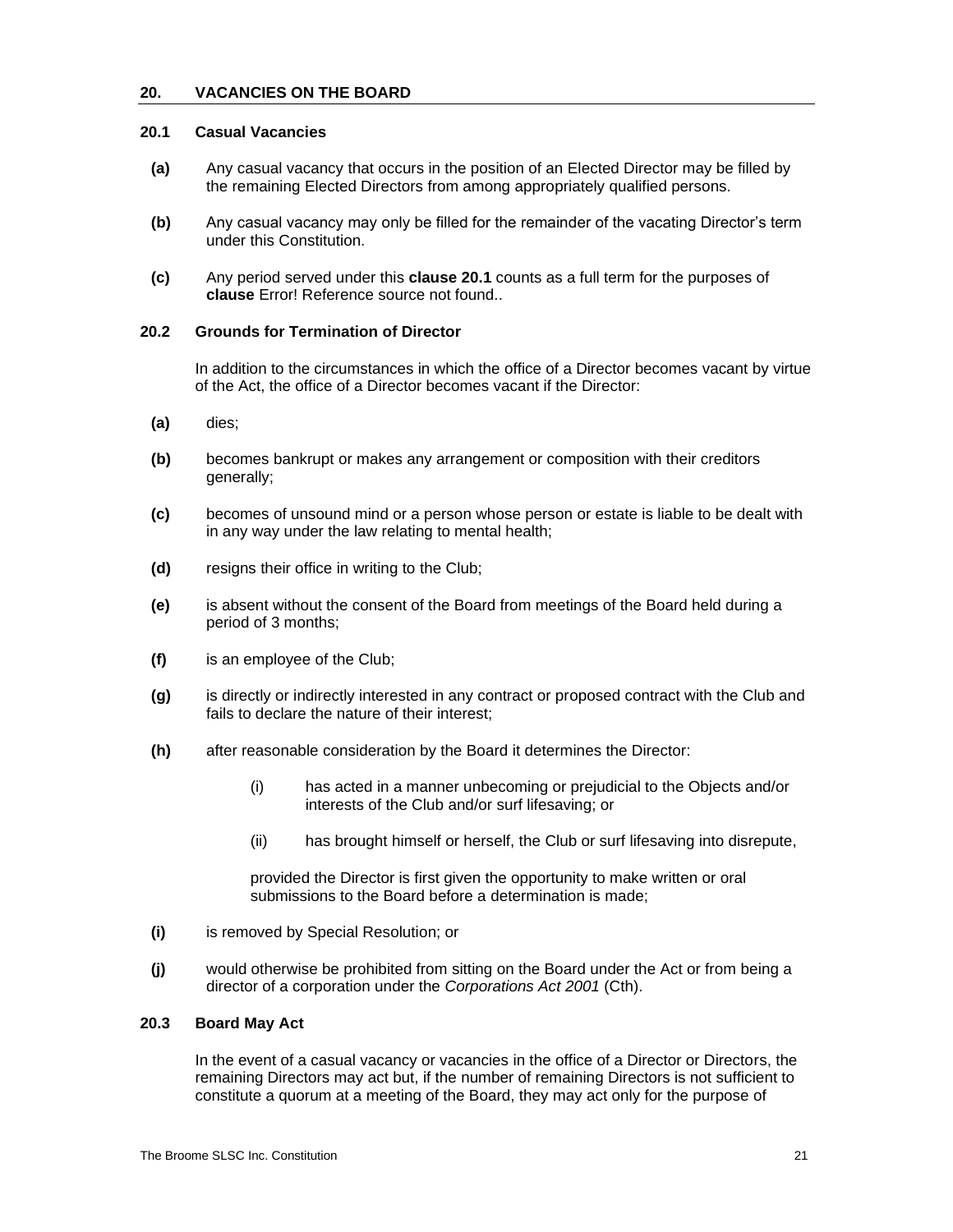increasing the number of Directors to a number sufficient to constitute such a quorum or to convene a General Meeting.

## <span id="page-26-0"></span>**21. POWERS AND DUTIES OF DIRECTORS**

#### <span id="page-26-1"></span>**21.1 Directors to manage the Club**

The Directors are to manage the Club's business and may exercise those of the Club's powers that are not required, by the Act or by this Constitution, to be exercised by the Club in General Meeting.

## <span id="page-26-2"></span>**21.2 Specific powers of Directors**

Without limiting **clause [21.1](#page-26-1)**, the Directors may exercise all the Club's powers to manage the Club's funds, to borrow or raise money, to charge any property or business or to give any other security for a debt, liability or obligation of the Club or of any other person.

## <span id="page-26-3"></span>**21.3 Time, etc.**

Subject to the Act, where this Constitution requires that something be done by a particular time, or within a particular period, or that an event is to occur or a circumstance is to change on or by a particular date, the Directors may in their absolute discretion extend that time, period or date as they think fit.

## <span id="page-26-4"></span>**21.4 Code of Conduct**

The Directors must:

- **(a)** adopt a code of conduct for Directors; and
- **(b)** periodically review the code of conduct in light of the general principles of good corporate governance.

## <span id="page-26-5"></span>**21.5 Club Secretary**

The Board may appoint one of the Directors to the role of Club Secretary/Director of Administration to manage the Club's administrative affairs for the duration of that Directors term.

# <span id="page-26-6"></span>**21.6 Delegate of Club**

- **(a)** The Board shall appoint a delegate to attend meetings and events on the Club's behalf from time to time. This shall include, but is not limited to, representing the Club at general meetings of SLSWA.
- **(b)** The Club's delegate must be:
	- (i) A Member over the age of 18 years;
	- (ii) be a current financial Member of the Club;
	- (iii) be empowered by the Board to make decisions and vote in proceedings at meetings of SLSWA on the Club's behalf; and
	- (iv) not be a delegate for more than one member club of SLSWA.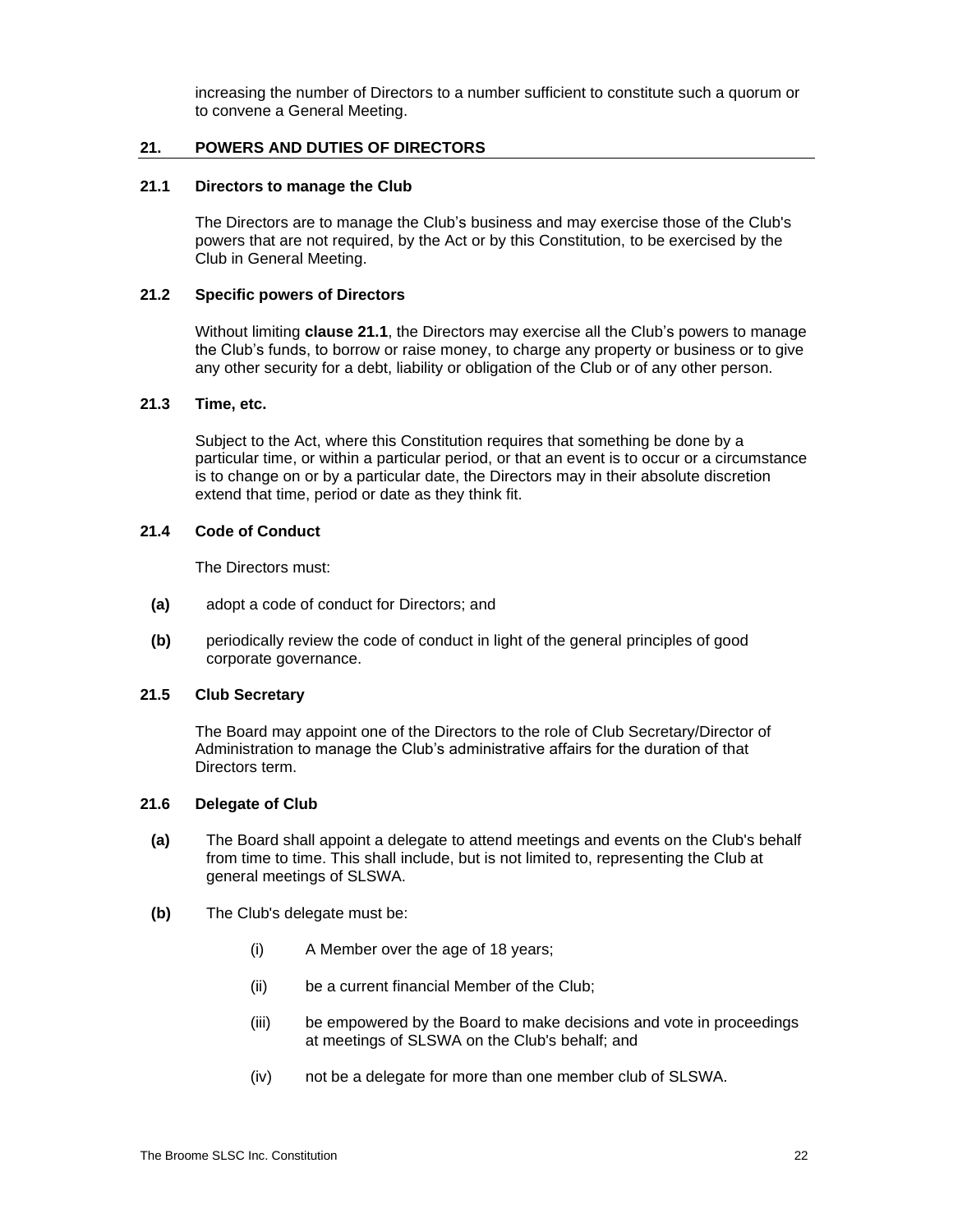**(c)** The Board shall advise SLSWA prior to a relevant meeting or event of who its delegate will be. If the Club does not provide notification to SLSWA, the Chair of the Club shall be deemed to be the delegate. The Club shall advise SLSWA within seven days of any change to its nominated delegate.

## <span id="page-27-0"></span>**22. PROCEEDINGS AT DIRECTORS MEETINGS**

## <span id="page-27-1"></span>**22.1 Directors meetings**

- **(a)** Subject to **clause [22.1\(b\)](#page-27-7)**, the Directors may meet together for conducting business, adjourn and otherwise regulate their meetings as they think fit.
- <span id="page-27-7"></span>**(b)** The Directors must meet as required in each calendar year.

#### <span id="page-27-2"></span>**22.2 Questions decided by majority**

A question arising at a Directors' meeting is to be decided by a majority of votes of the Directors present in person and entitled to vote. Each Director present has 1 vote on a matter arising for decision by Directors.

## <span id="page-27-3"></span>**22.3 Chair's casting vote**

The chair of the meeting will not have a casting vote.

## <span id="page-27-4"></span>**22.4 Quorum**

Four (4) Directors present in person constitutes a quorum.

#### <span id="page-27-5"></span>**22.5 Convening meetings**

- **(a)** A Director may convene a Board meeting.
- **(b)** Unless all Directors agree to hold a meeting at shorter notice (which agreement shall be sufficiently evidenced in writing or by their presence) not less than two days written notice of a Board meeting shall be given to each Director.
- **(c)** Written notice of each Board meeting, specifying the general nature of the time, date and place of the Board meeting and the business to be transacted, shall be served on each Director by:
	- (i) delivering it to that Director personally; or
	- (ii) sending it in writing, by facsimile or other means of electronic communication (subject to receiving appropriate confirmation that the notice has been effectively dispatched),

in accordance with the Director's last notified contact details.

**(d)** Notice may be given of more than one Board meeting at the same time.

## <span id="page-27-6"></span>**22.6 Election of Chair**

<span id="page-27-8"></span>**(a)** The Elected Directors must at the first Board meeting after the AGM annually elect by majority vote one of their number to the office of Chair of Directors.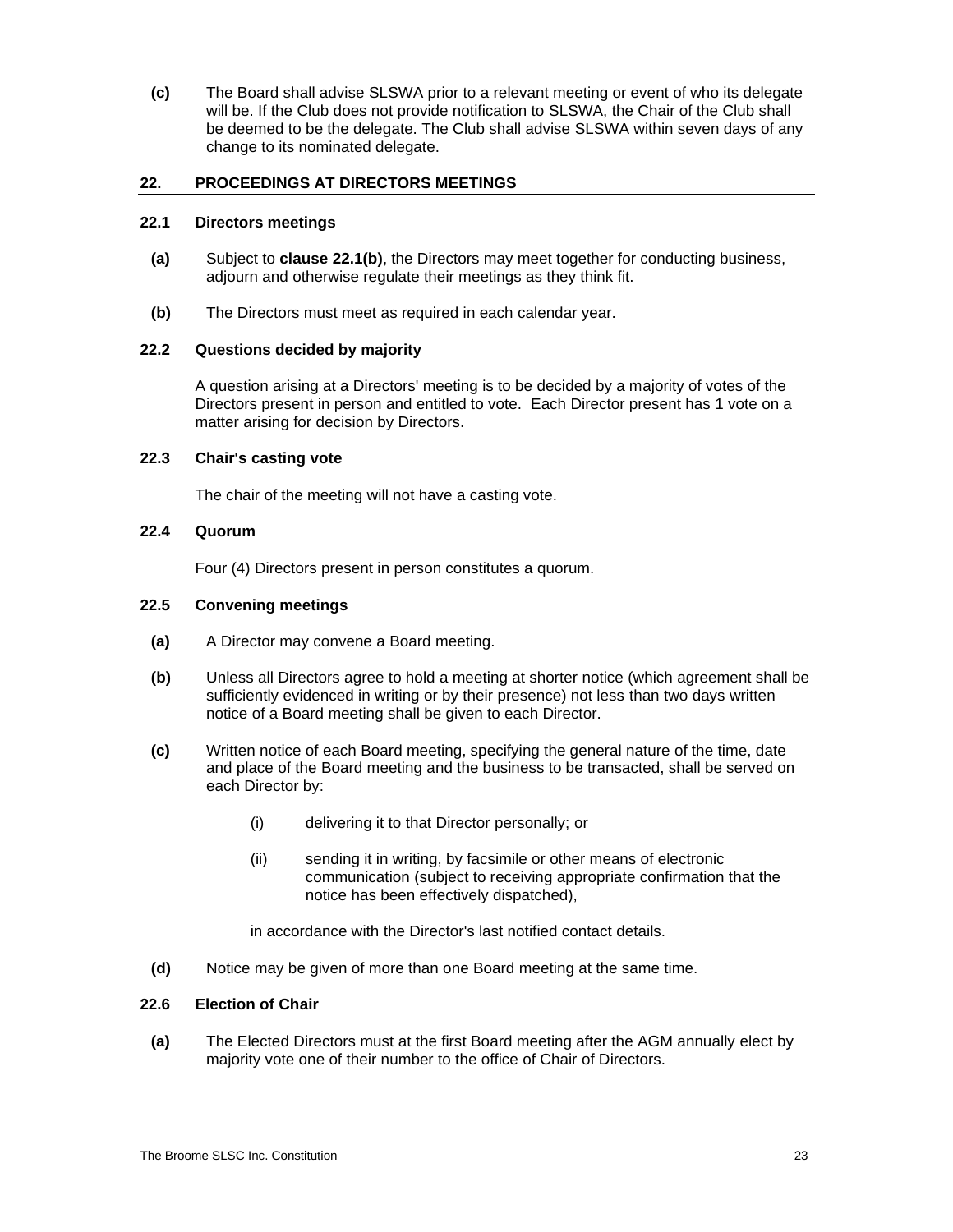- <span id="page-28-3"></span>**(b)** The Director elected to the office of Chair of directors under **clause [22.6\(a\)](#page-27-8)** will remain Chair for one (1) year from the date of their election until the first Board meeting after the next AGM and shall chair any Board meeting.
- **(c)** A Director elected as Chair may be re-elected as Chair in following years so, long as he or she remains a Director.
- **(d)** Despite **clause [22.6\(b\)](#page-28-3)**, if:
	- (i) there is no person elected as Chair; or
	- (ii) the Chair is not present within 15 minutes after the time appointed for the holding of the meeting; or
	- (iii) the Chair is unwilling to act,

the Directors present may elect one of their number to be chair of the meeting.

## <span id="page-28-0"></span>**22.7 Circulating resolutions**

- **(a)** The Directors may pass a resolution without a Board meeting being held if the required majority of the Directors who are entitled to vote on the resolution sign a document containing a statement that they are in favour of the resolution set out in the document.
- **(b)** Separate copies of the document may be used for signing by the Directors if the wording of the resolution and statement is identical in each copy.
- **(c)** The resolution is passed when the last Director required to achieve the required majority signs.
- **(d)** This signing may include digital signing via electronic means

## <span id="page-28-1"></span>**22.8 Validity of acts of Directors**

Everything done at a Board meeting or a Committee meeting, or by a person acting as a Director, is valid even if it is discovered later that there was some defect in the appointment, election or qualification of any of them or that any of them was disqualified or had vacated office.

## <span id="page-28-2"></span>**22.9 Directors' interests**

- **(a)** A Director shall declare to the Board at the relevant Committee meeting and to the Members at the next Annual General Meeting of the Club, that Director's interest in any matter in which any material personal interest or related party transaction arises as defined by the *Corporations Act 2001* (Cth); and that Director must absent himself or herself from discussion of such matter and shall not be entitled to vote in respect of such matter.
- **(b)** In the event of any uncertainty in this regard, the issue shall immediately be determined by a vote of the Directors or, if this is not possible, the matter shall be adjourned or deferred to the next meeting.
- **(c)** The Board shall maintain a register of declared interests.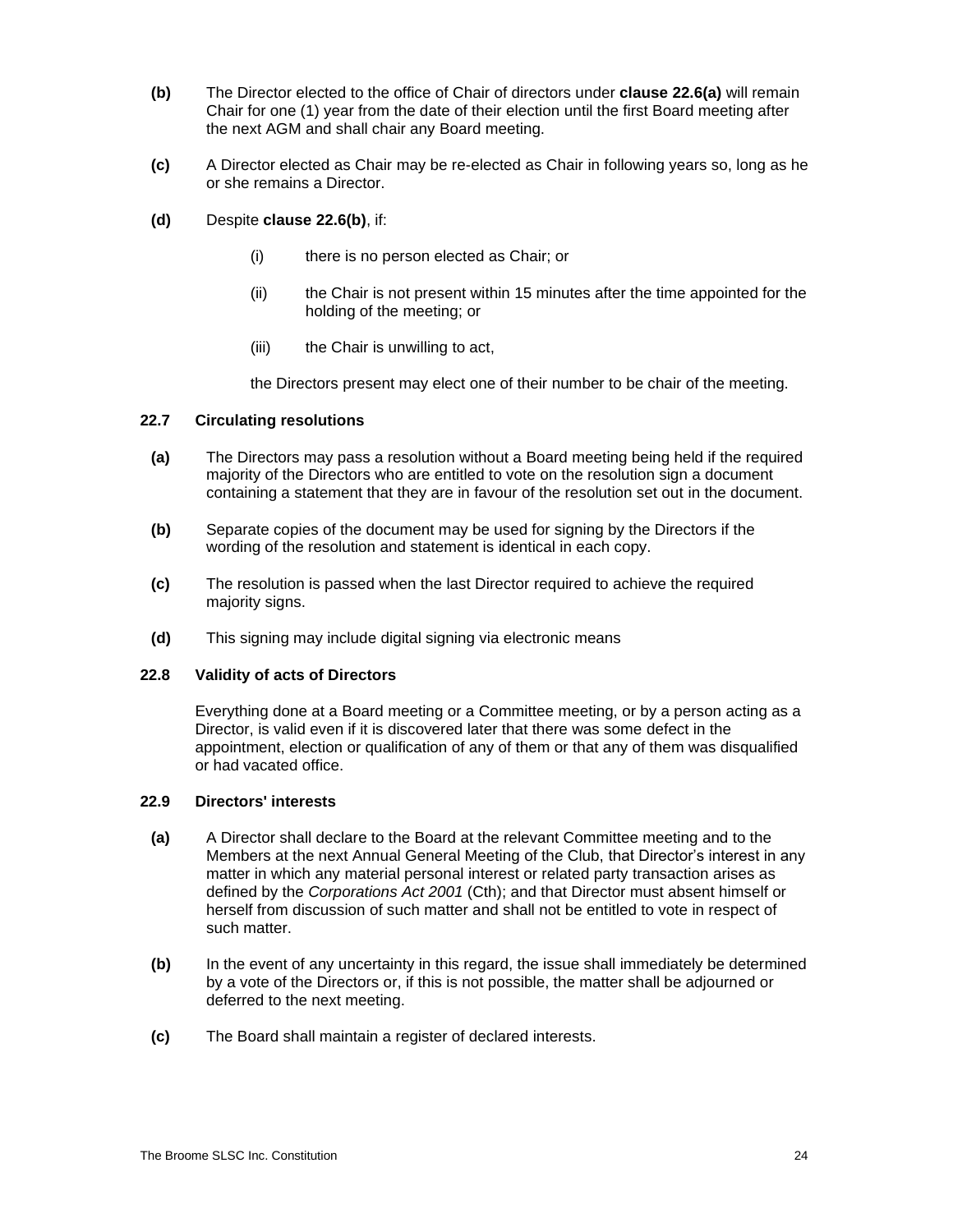#### <span id="page-29-0"></span>**22.10 Minutes**

- **(a)** The Directors must cause minutes of meetings to be made and kept according to the Act and the *Corporations Act 2001 (Cth)*.
- **(b)** The minutes of Directors meetings shall not be available for inspection or copying by the Members.

#### <span id="page-29-1"></span>**23. TELECOMMUNICATION MEETINGS OF THE CLUB**

#### <span id="page-29-2"></span>**23.1 Telecommunication meeting**

- **(a)** A General Meeting or a Board meeting may be held by means of a telecommunication meeting, provided that:
	- (i) the number of Members or Directors (as applicable) participating is not less than a quorum required for a General Meeting or Board meeting (as applicable); and
	- (ii) the meeting is convened and held in accordance with the Act and this Constitution.
- **(b)** All provisions of this Constitution relating to a meeting apply to a telecommunication meeting in so far as they are not inconsistent with the provisions of this **clause [23](#page-29-1)**.

## <span id="page-29-3"></span>**23.2 Conduct of telecommunication meeting**

The following provisions apply to a telecommunication meeting of the Club:

- **(a)** all persons participating in the meeting must be linked by telephone, audio-visual or other instantaneous means for the purpose of the meeting;
- **(b)** each of the persons taking part in the meeting must be able to hear and be heard by each of the other persons taking part at the commencement of the meeting and each person so taking part is deemed for the purposes of this Constitution to be present at the meeting;
- **(c)** at the commencement of the meeting each person must announce his or her presence to all other persons taking part in the meeting;
- **(d)** a person may not leave a telecommunication meeting by disconnecting his or her telephone, audio-visual or other communication equipment unless that person has previously notified the chair;
- **(e)** a person may conclusively be presumed to have been present and to have formed part of a quorum at all times during a telecommunication meeting unless that person has previously notified the chair of leaving the meeting; and
- **(f)** a minute of proceedings of a telecommunication meeting is sufficient evidence of the proceedings and of the observance of all necessary formalities if the minute is certified to be a correct minute by the chair.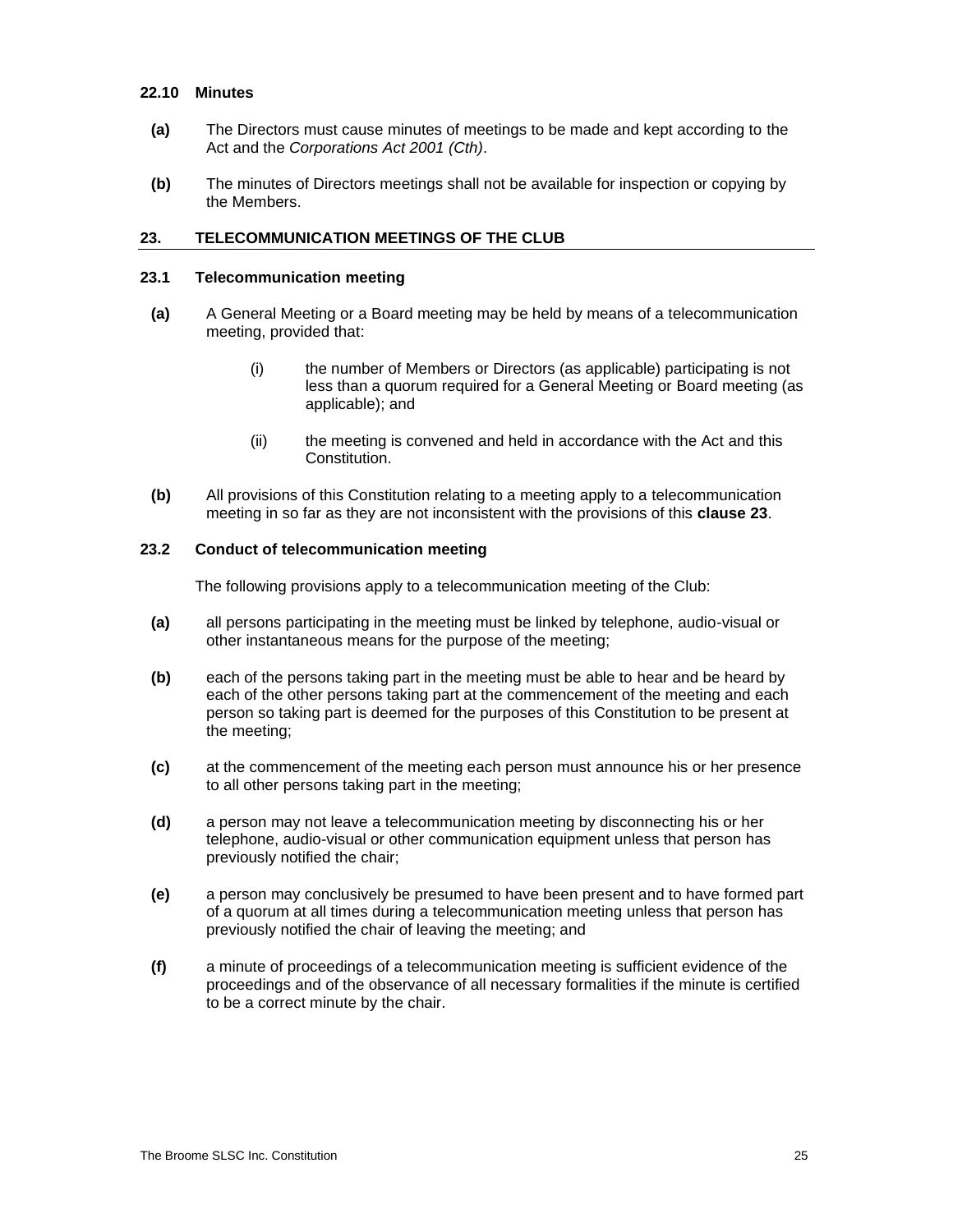#### <span id="page-30-0"></span>**24. COMMITTEES**

## <span id="page-30-1"></span>**24.1 Committees**

The Directors may by written instrument delegate any of their powers to Committees consisting of such persons they think fit (including Directors, individuals and consultants), and may vary or revoke any delegation.

## <span id="page-30-2"></span>**24.2 Powers delegated to Committees**

- **(a)** A Committee must exercise the powers delegated to it according to the terms of the delegation and any directions of the Directors. A Committee is responsible to and reports to the Board.
- **(b)** Powers delegated to and exercised by a Committee are taken to have been exercised by the Directors.

## <span id="page-30-3"></span>**24.3 Committee meetings**

Committee meetings are governed by the provisions of this Constitution dealing with Board meetings, as far as they are capable of application.

#### <span id="page-30-4"></span>**25. BY-LAWS**

# <span id="page-30-5"></span>**25.1 Making and amending By-Laws**

- **(a)** The Directors may from time to time make, adopt, amend and/or interpret By-Laws which in their opinion are necessary or desirable for the control, administration and management of the Club's affairs and surf lifesaving in the Local Area and may amend, repeal and replace those By-Laws.
- **(b)** Interpretation of the By-Laws is solely the responsibility of the Directors.

#### <span id="page-30-6"></span>**25.2 Effect of By-Laws**

A By-Law:

- **(a)** is subject to this Constitution;
- **(b)** must be consistent with this Constitution; and
- **(c)** when in force, is binding on all Members and has the same effect as a provision in this Constitution.

## <span id="page-30-7"></span>**26. KEEPING AND INSPECTION OF RECORDS**

#### <span id="page-30-8"></span>**26.1 Records**

- **(a)** The Board shall establish and maintain proper records and minutes concerning all transactions, business, meetings and dealings of the Club and the Board and shall produce these as appropriate at each Board meeting or General Meeting.
- **(b)** The Directors will cause the Club records to be kept for a period of 7 years from their creation.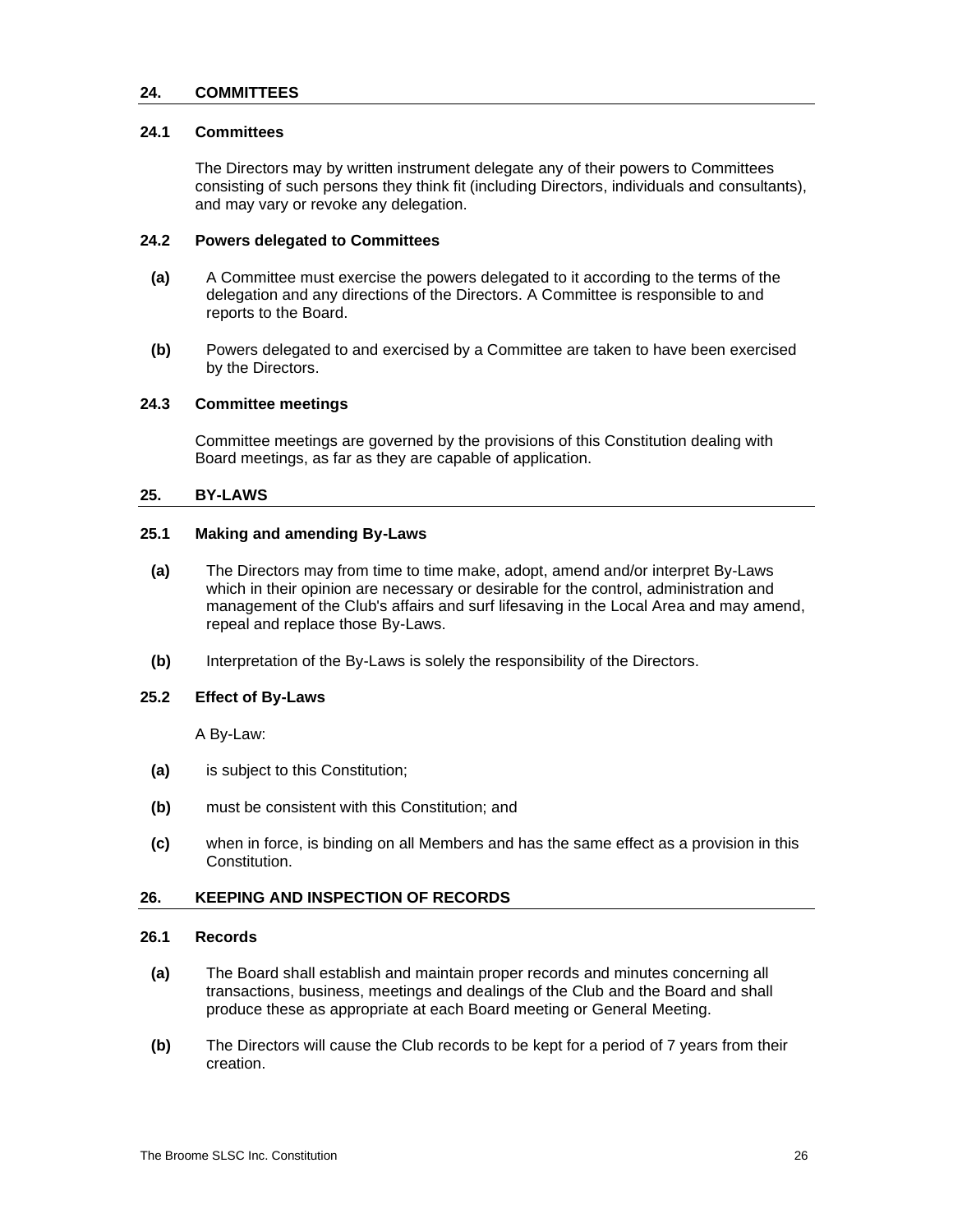#### <span id="page-31-0"></span>**26.2 Inspection of Records**

- **(a)** Members may on request inspect free of charge:
	- (i) the minutes of general meetings; and
	- (ii) subject to **clause [26.2\(b\)](#page-31-5)**, the financial records, books, securities, this Constitution and any other relevant document of the Club.
- <span id="page-31-5"></span>**(b)** The Board may refuse to permit a member to inspect records of the Club that relate to confidential, personal, employment, commercial or legal matters or where to do so may be prejudicial to the interests of the Club or where the Board reasonably considers the member seeking to inspect the records is not doing so in good faith.
- **(c)** The Board must on request make copies of these rules available to Members and applicants for membership free of charge.
- **(d)** Subject to **clause [26.2\(b\)](#page-31-5)**, a Member may make a copy of any of the other records of the Club referred to in this clause and the Club may charge a reasonable fee for provision of a copy of such a record.
- **(e)** For the purposes of this clause:

**relevant documents** mean the records and other documents, however compiled, recorded or stored, that relate to the incorporation and management of the Club and includes the following:

- (i) its financial statements;
- (ii) its financial records;
- (iii) this Constitution; and
- (iv) records and documents relating to transactions, dealings, business or property of the Club.

# <span id="page-31-1"></span>**27. ACCOUNTS**

## <span id="page-31-2"></span>**27.1 Records Kept in Accordance with Act**

Books, documents, securities and proper accounting and other records shall be kept in accordance with the Act, generally accepted accounting principles and/or any applicable code of conduct. All such records and the books of account shall be kept in the care and control of the Board.

## <span id="page-31-3"></span>**27.2 Board to Submit Accounts**

The Board is responsible for the management of the Club's funds and shall submit to the Annual General Meeting the accounts of the Club in accordance with the Act and will distribute copies of financial statements as required by the Act.

# <span id="page-31-4"></span>**27.3 Transactions**

All cheques, promissory notes, bankers' drafts, bills of exchange, other negotiable instruments, electronic transactions, shall be signed by any two authorised signatories of the club and all receipts for money paid to the Club, shall be signed, drawn, accepted,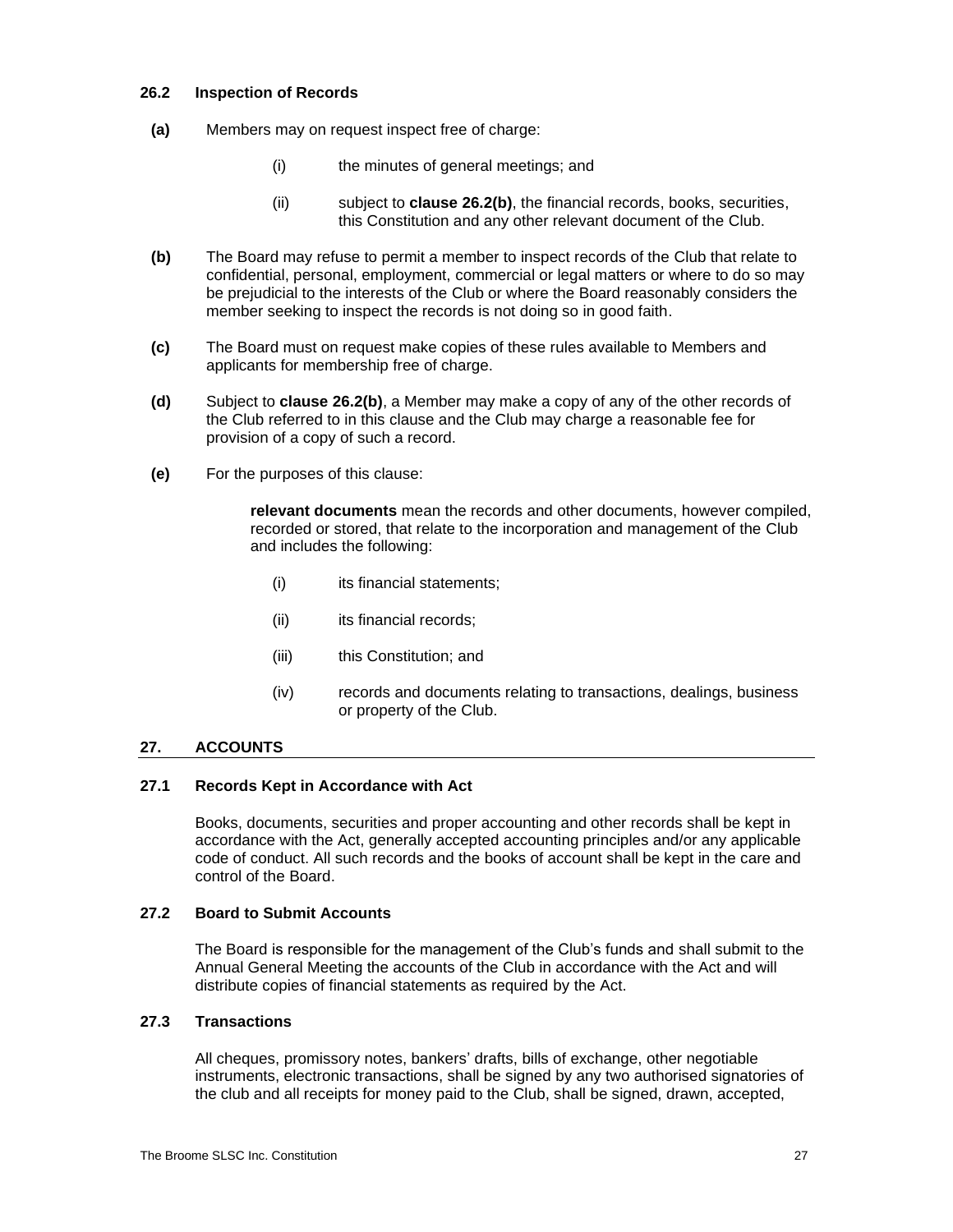endorsed or otherwise executed, as the case may be, in such manner as the Directors determine from time to time.

#### <span id="page-32-0"></span>**27.4 Auditor**

- **(a)** A properly qualified auditor or auditors shall be appointed by the Directors and the remuneration of such auditor or auditors fixed and duties regulated in accordance with the *Corporations Act 2001* (Cth).
- **(b)** Members may remove an auditor from office by resolution made at a General Meeting in accordance with the Act.

## <span id="page-32-1"></span>**28. SERVICE OF DOCUMENTS**

#### <span id="page-32-2"></span>**28.1 Document includes notice**

In this **clause [28](#page-32-1)**, document includes a notice.

## <span id="page-32-3"></span>**28.2 Methods of service on a Member**

The Club may give a document to a Member:

- **(a)** personally;
- **(b)** by sending it by post to the address for the Member in the Register or an alternative address nominated by the Member; or
- **(c)** by sending it to a fax number or electronic address nominated by the Member.

## <span id="page-32-4"></span>**28.3 Methods of service on the Club**

A Member may give a document to the Club:

- **(a)** by delivering it to the Club's registered office;
- **(b)** by sending it by post to the Club's registered office; or
- **(c)** by sending it to a fax number or electronic address nominated by the Club.

## <span id="page-32-5"></span>**28.4 Post**

A document sent by post:

- **(a)** if sent to an address in Australia, may be sent by ordinary post; and
- **(b)** if sent to an address outside Australia, or sent from an address outside Australia, must be sent by airmail,

and in either case is taken to have been received on the second business day after the date of its posting.

## <span id="page-32-6"></span>**28.5 Electronic transmission**

If a document is sent by any form of electronic transmission, delivery of the document is taken to:

**(a)** be affected by properly addressing and transmitting the electronic transmission; and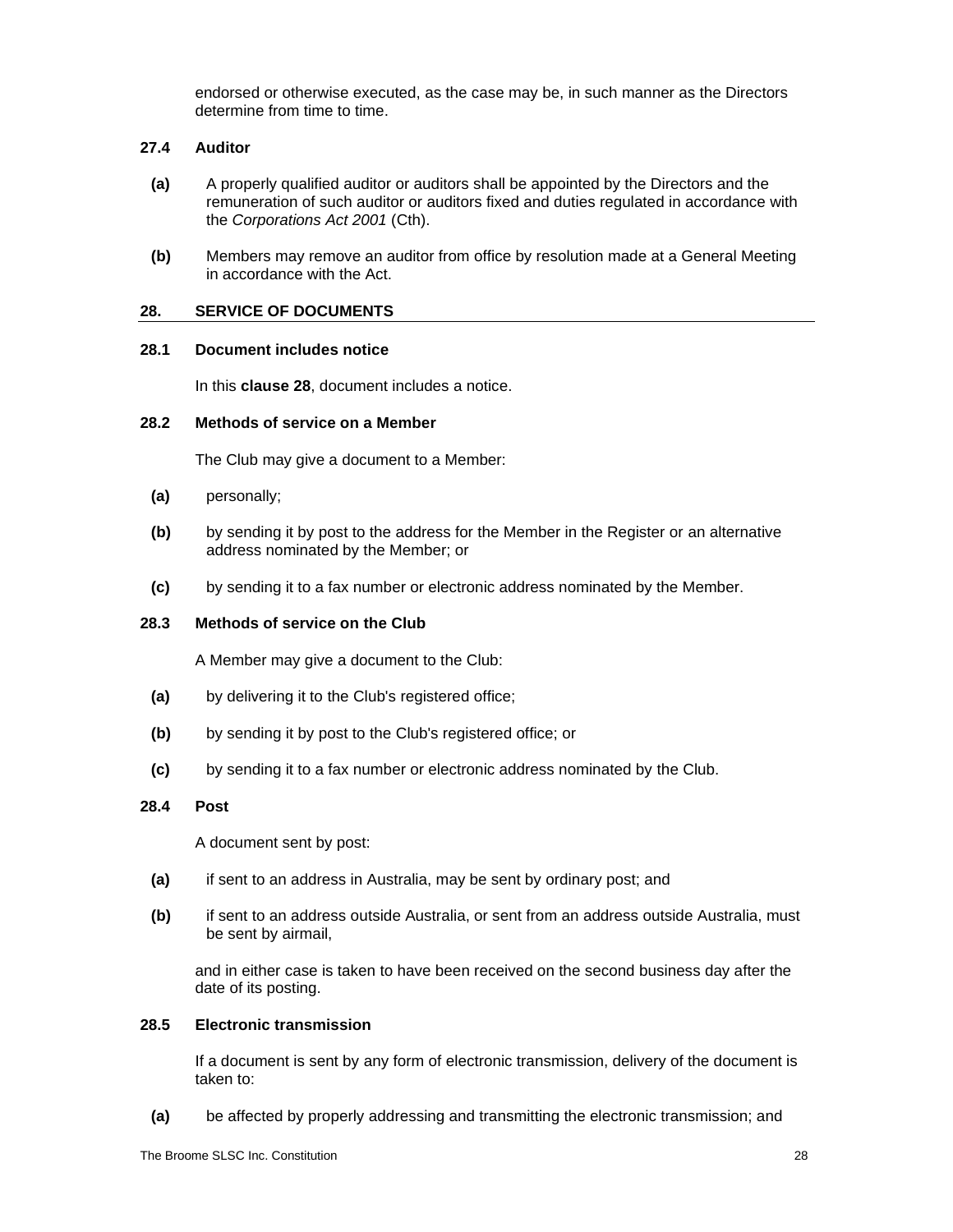**(b)** have been delivered on the business day following its transmission.

## <span id="page-33-0"></span>**29. INDEMNITY**

- **(a)** Every Director, officer, auditor and employee of the Club shall be indemnified out of the property or assets of the Club against any liability incurred by him/her in his/her capacity as Director, officer, auditor or employee in defending any proceedings, whether civil or criminal, in which judgment is given in his or her favour or in which he or she is acquitted or in connection with any application in relation to any such proceedings in which relief is, under the Act, granted to him or her by the Court.
- **(b)** The Club shall indemnify its Directors, officers, auditors and employees against all damages and costs (including legal costs) for which any such Directors, officer, auditor or employee may be or become liable to any third party in consequence of any act or omission except wilful misconduct:
	- (i) in the case of a Director or officer, performed or made whilst acting on behalf of and with the authority, express or implied of the Club; and
	- (ii) in the case of an employee, performed or made in the course of, and within the scope of his or her employment by the Club.

## <span id="page-33-1"></span>**30. DISSOLUTION**

## <span id="page-33-2"></span>**30.1 Contributions of Members and Excess Property on Dissolution**

- **(a)** The Association may be wound up voluntarily by Special Resolution.
- **(b)** If the Association is wound up, the liability of the Member shall be limited to any outstanding monies due and payable to the Association, including the amount of the Annual Subscription payable in respect of the current Financial Year. No other amount shall be payable by the Member.
- **(c)** If upon winding up or dissolution of the Association or upon revocation of its endorsement as a deductible gift recipient (whichever occurs first), there remains after satisfaction of all its debts and liabilities any surplus assets or property as follows:
	- (i) gifts of money or property for the objects of the organisation;
	- (ii) contributions made in relation to an eligible fundraising event held for the objects of the organisation; or
	- (iii) money received by the organisation because of such gifts and contributions; then

such surplus assets or property shall not be paid to or distributed amongst the Members but shall be given or transferred to some organisation(s):

having objects similar to the Objects; and

- (iv) which prohibits the distribution of its or their income and property among its or their Members to an extent at least as great as is imposed on the Association by this Constitution; and
- (v) which is charitable at law and to which income tax deductible gifts can be made.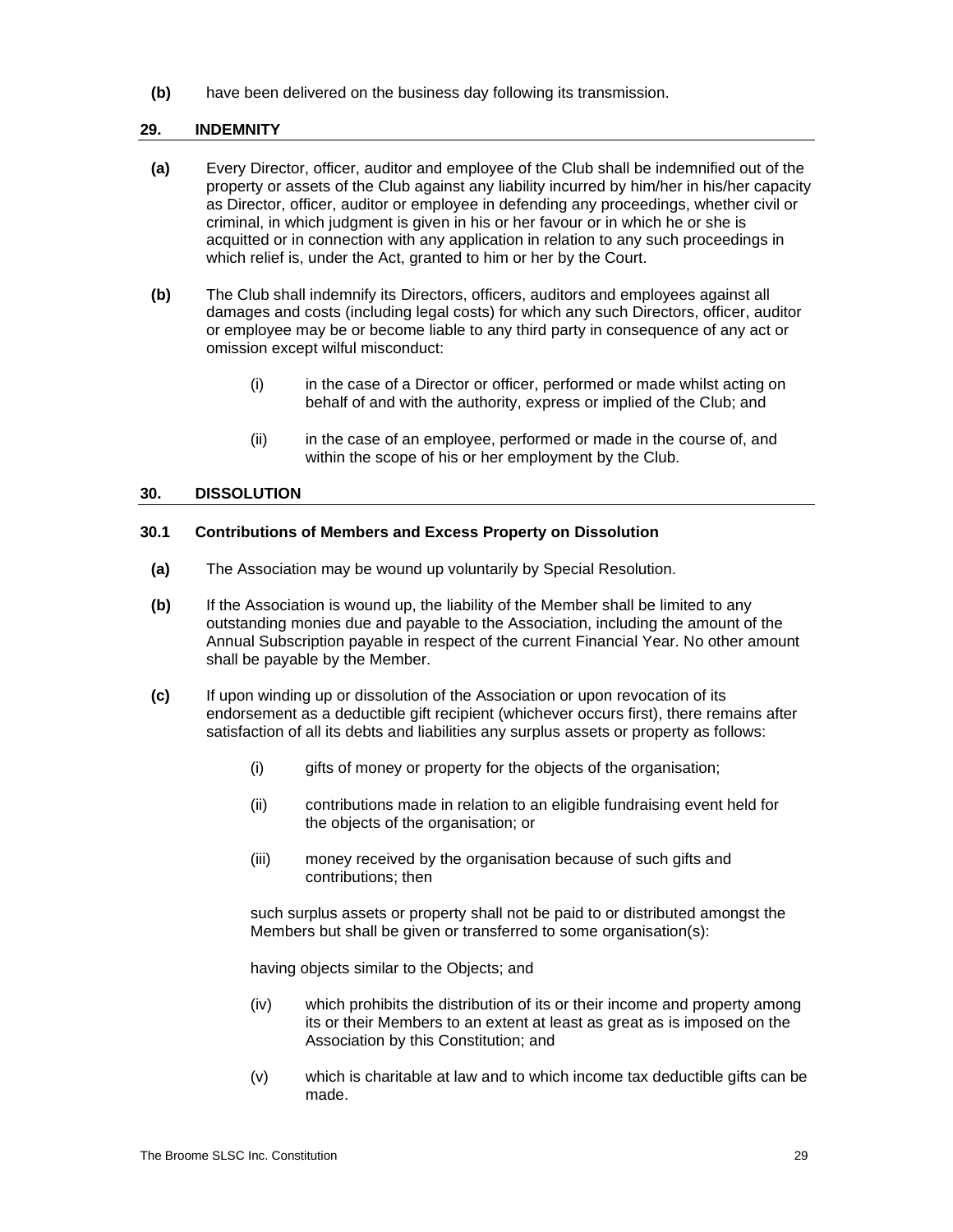Such organisations(s) will be determined by the Members at or before the time of dissolution, and in default thereof by such judge of the Supreme Court of Western Australia or other Court as may have or acquire jurisdiction in the matter.

# <span id="page-34-0"></span>**31. COMMON SEAL**

- (a) If the Club has a common seal it shall:
	- (i) be kept in the custody of the Board; and
	- (ii) not be affixed to any instrument except by the authority of the Board and the affixing of the common seal shall be attested by the signatures of 2 Directors.
- (b) A Director may not sign a document to which the seal of the Club is fixed where the Director is interested in the contract or arrangement to which the document relates.

## <span id="page-34-1"></span>**32. SOURCE OF FUNDS**

The funds of the Club may be derived from annual membership subscriptions, fees and levies payable by Members, donations, grants, sponsorships and such other sources as the Directors determine. Such funds will be managed by the Board in the best interests of the Club and the Members subject always to the Act and this Constitution.

## <span id="page-34-2"></span>**33. REGISTERED ADDRESS**

The registered address of the Club is:

- **(a)** the address determined from time to time by resolution of the Board; or
- **(b)** if the Board has not determined an address to be the registered address, the postal address of the one of the Directors.

## <span id="page-34-3"></span>**34. TRANSITIONAL ARRANGEMENTS**

- **(a)** Notwithstanding any other clause of this Constitution, the transitional arrangements set out in this **clause [34](#page-34-3)** shall apply from the date of adoption of this Constitution.
- <span id="page-34-4"></span>**(b)** The Directors in place immediately prior to approval of this Constitution under the Act shall continue in those positions until the next Annual General Meeting following such approval, at which time all existing Directors will resign and 5 Elected Directors will be elected. Thereafter, the positions of the Directors shall be filled, vacated and otherwise dealt with in accordance with **clause [18.4](#page-24-0)** of this Constitution.
- **(c)** Any consecutive years served by each Director immediately prior to approval of this Constitution under the Act do not count towards the five (5) consecutive terms totalling ten (10) years under **clause** Error! Reference source not found. after the adoption of this Constitution.
- **(d)** All by-laws and regulations of the Club in force at the date of the approval of this Constitution insofar as such by-laws and regulations are not inconsistent with, or have been replaced by this Constitution, shall be deemed to be By-Laws under this **clause [34](#page-34-3)**.